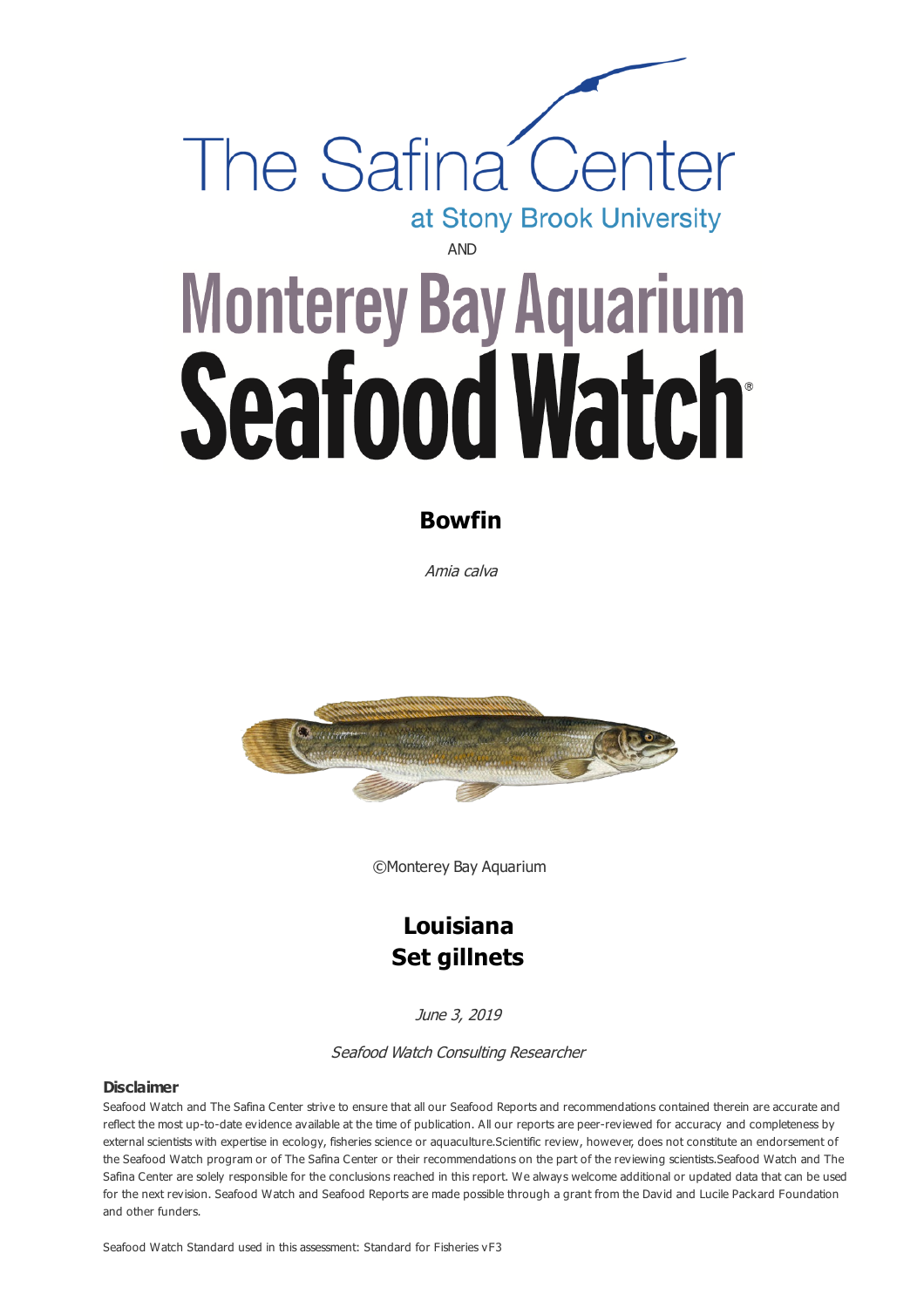# **Table of Contents**

| Assessment (11) and the contract of the contract of the contract of the contract of the contract of the contract of the contract of the contract of the contract of the contract of the contract of the contract of the contra |
|--------------------------------------------------------------------------------------------------------------------------------------------------------------------------------------------------------------------------------|
|                                                                                                                                                                                                                                |
|                                                                                                                                                                                                                                |
| Criterion 2: Impacts on Other Species <b>Communities</b> and the contract of the 15                                                                                                                                            |
|                                                                                                                                                                                                                                |
|                                                                                                                                                                                                                                |
|                                                                                                                                                                                                                                |
|                                                                                                                                                                                                                                |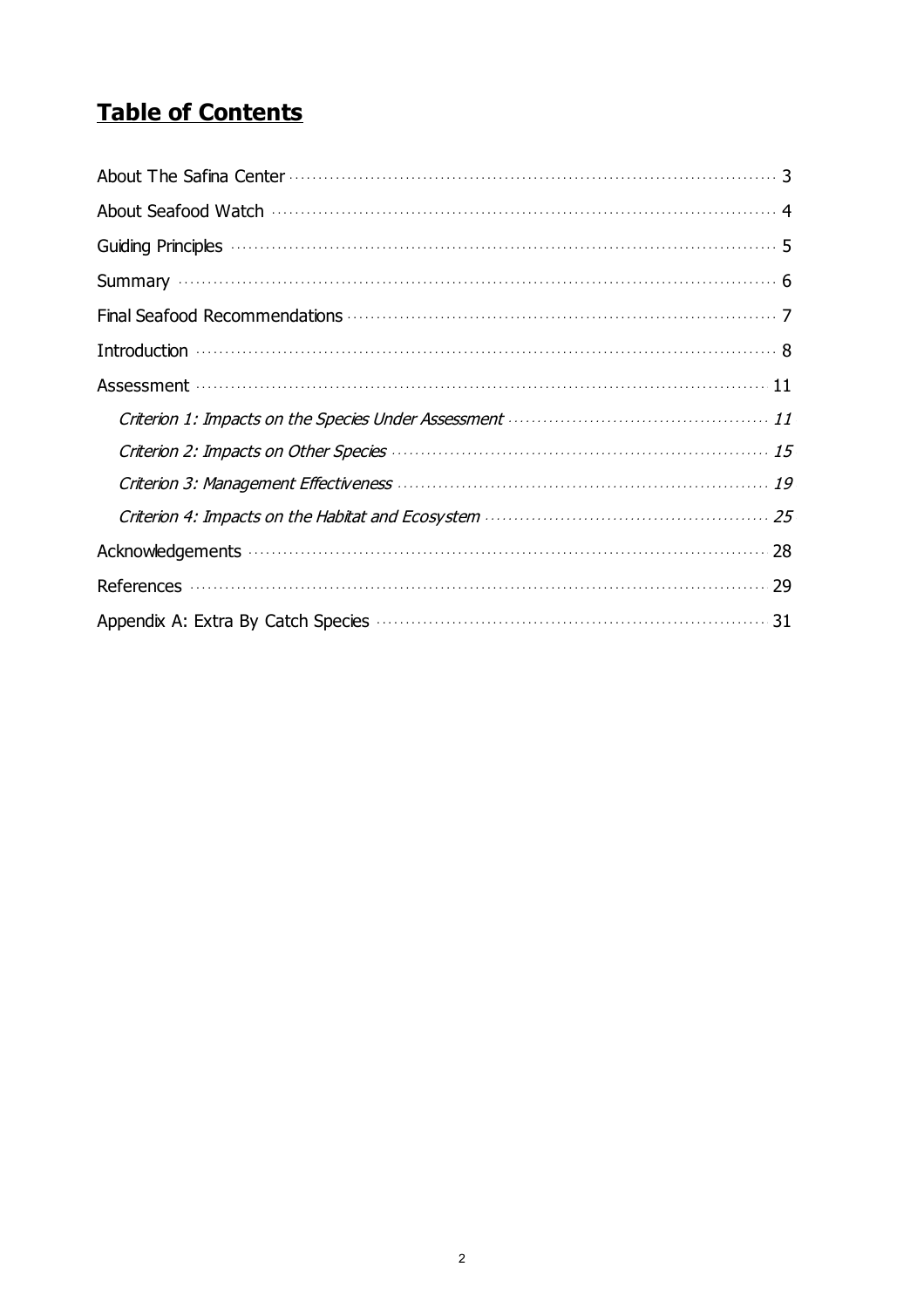# **About The Safina Center**

The Safina Center (formerly Blue Ocean Institute) translates scientific information into language people can understand and serves as a unique voice of hope, guidance, and encouragement. The Safina Center (TSC) works through science, art, and literature to inspire solutions and a deeper connection with nature, especially the sea. Our mission is to inspire more people to actively engage as well-informed and highly motivated constituents for conservation.

Led by conservation pioneer and MacArthur fellow, Dr. Carl Safina, we show how nature, community, the economy and prospects for peace are all intertwined. Through Safina's books, essays, public speaking, PBS television series, our Fellows program and Sustainable Seafood program, we seek to inspire people to make better choices.

The Safina Center was founded in 2003 by Dr. Carl Safina and was built on three decades of research, writing and policy work by Dr. Safina.

### **The Safina Center's Sustainable Seafood Program**

The Center's founders created the first seafood guide in 1998. Our online seafood guide now encompasses over 160-wild-caught species. All peer-reviewed seafood reports are transparent, authoritative, easy to understand and use. Seafood ratings and full reports are available on our website under [Seafood choices](http://www.safinacenter.org/seafoods). tsc's sustainable seafood program helps consumers, retailers, chefs and health professionals discover the connection between human health, a healthy ocean, fishing and sustainable seafood.

- Our online guide to sustainable seafood is based on scientific ratings for more than 160 wild-caught seafood species and provides simple guidelines. Through our expanded partnership with the Monterey Bay Aquarium, our guide now includes seafood ratings from both The Safina Center and the Seafood Watch® program.
- We partner with Whole Foods Market (WFM) to help educate their seafood suppliers and staff, and provide our scientific seafood ratings for WFM stores in the US and UK.
- Through our partnership with Chefs Collaborative, we created [Green Chefs/Blue Ocean](http://safinacenter.org/programs/sustainable-seafood-program/green-chefsblue-ocean-online-course/), a free, interactive, online sustainable seafood course for chefs and culinary professionals.
- [Our website features tutorials, videos, blogs, links and discussions of the key issues such as mercury in](http://safinacenter.org/issues/mercury-seafood/) seafood, bycatch, overfishing, etc.

Check out our Fellows Program, learn more about our Sustainable Seafood Program and Carl Safina's current work at [www.safinacenter.org](http://www.safinacenter.org) .

The Safina Center is a 501 (c) (3) nonprofit organization based in the School of Marine & Atmospheric Sciences at Stony Brook University, Long Island, NY. [www.safinacenter.org](http://www.safinacenter.org) [admin@safinacenter.org](mailto:admin@safinacenter.org) | 631.632.3763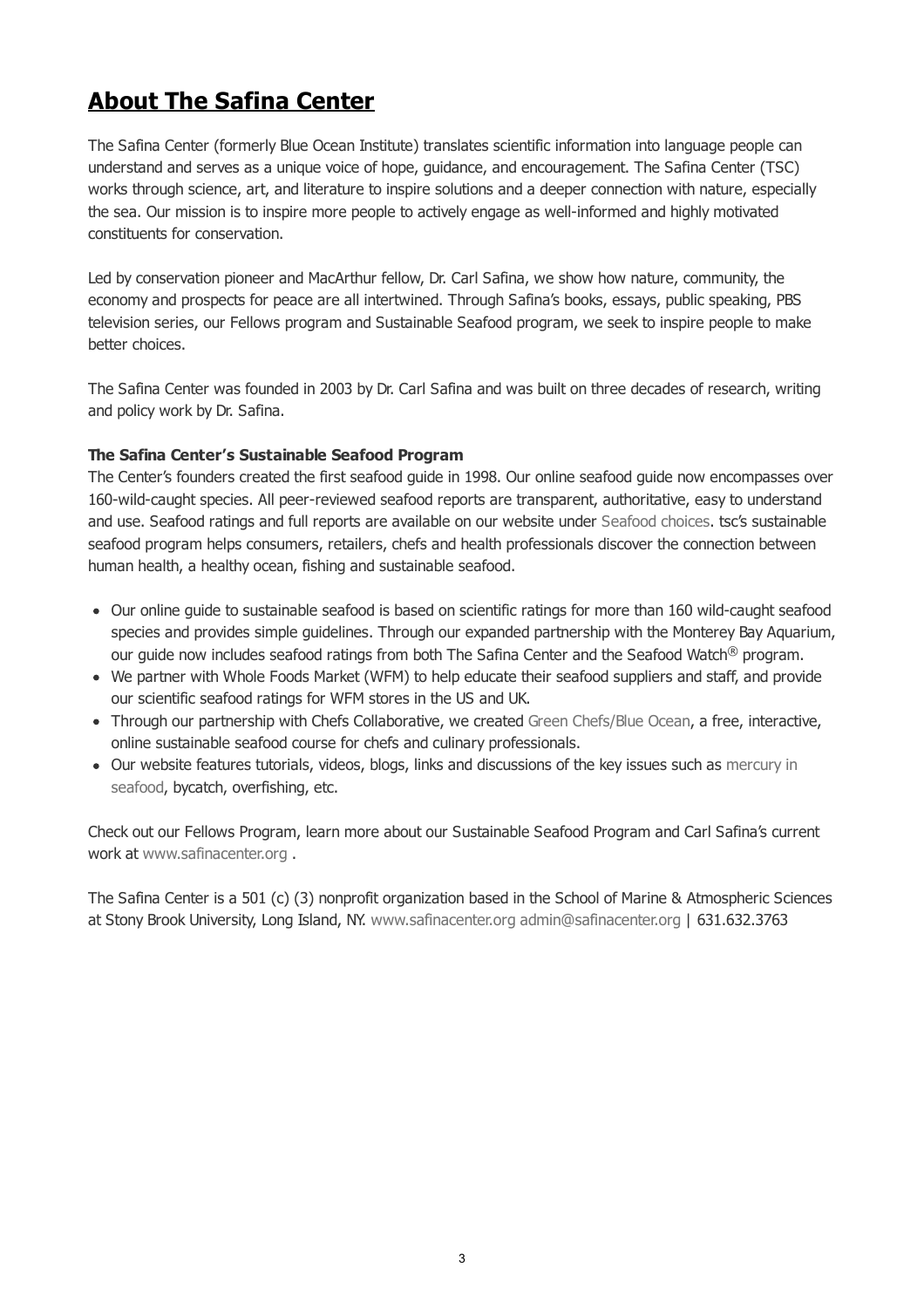# <span id="page-3-0"></span>**About Seafood Watch**

Monterey Bay Aquarium's Seafood Watch program evaluates the ecological sustainability of wild-caught and farmed seafood commonly found in the United States marketplace. Seafood Watch defines sustainable seafood as originating from sources, whether wild-caught or farmed, which can maintain or increase production in the long-term without jeopardizing the structure or function of affected ecosystems. Seafood Watch makes its science-based recommendations available to the public in the form of regional pocket guides that can be downloaded from www.seafoodwatch.org. The program's goals are to raise awareness of important ocean conservation issues and empower seafood consumers and businesses to make choices for healthy oceans.

Each sustainability recommendation on the regional pocket guides is supported by a Seafood Watch Assessment. Each assessment synthesizes and analyzes the most current ecological, fisheries and ecosystem science on a species, then evaluates this information against the program's conservation ethic to arrive at a recommendation of "Best Choices," "Good Alternatives" or "Avoid." This ethic is operationalized in the Seafood Watch standards, available on our website here. In producing the assessments, Seafood Watch seeks out research published in academic, peer-reviewed journals whenever possible. Other sources of information include government technical publications, fishery management plans and supporting documents, and other scientific reviews of ecological sustainability. Seafood Watch Research Analysts also communicate regularly with ecologists, fisheries and aquaculture scientists, and members of industry and conservation organizations when evaluating fisheries and aquaculture practices. Capture fisheries and aquaculture practices are highly dynamic; as the scientific information on each species changes, Seafood Watch's sustainability recommendations and the underlying assessments will be updated to reflect these changes.

Parties interested in capture fisheries, aquaculture practices and the sustainability of ocean ecosystems are welcome to use Seafood Watch assessments in any way they find useful.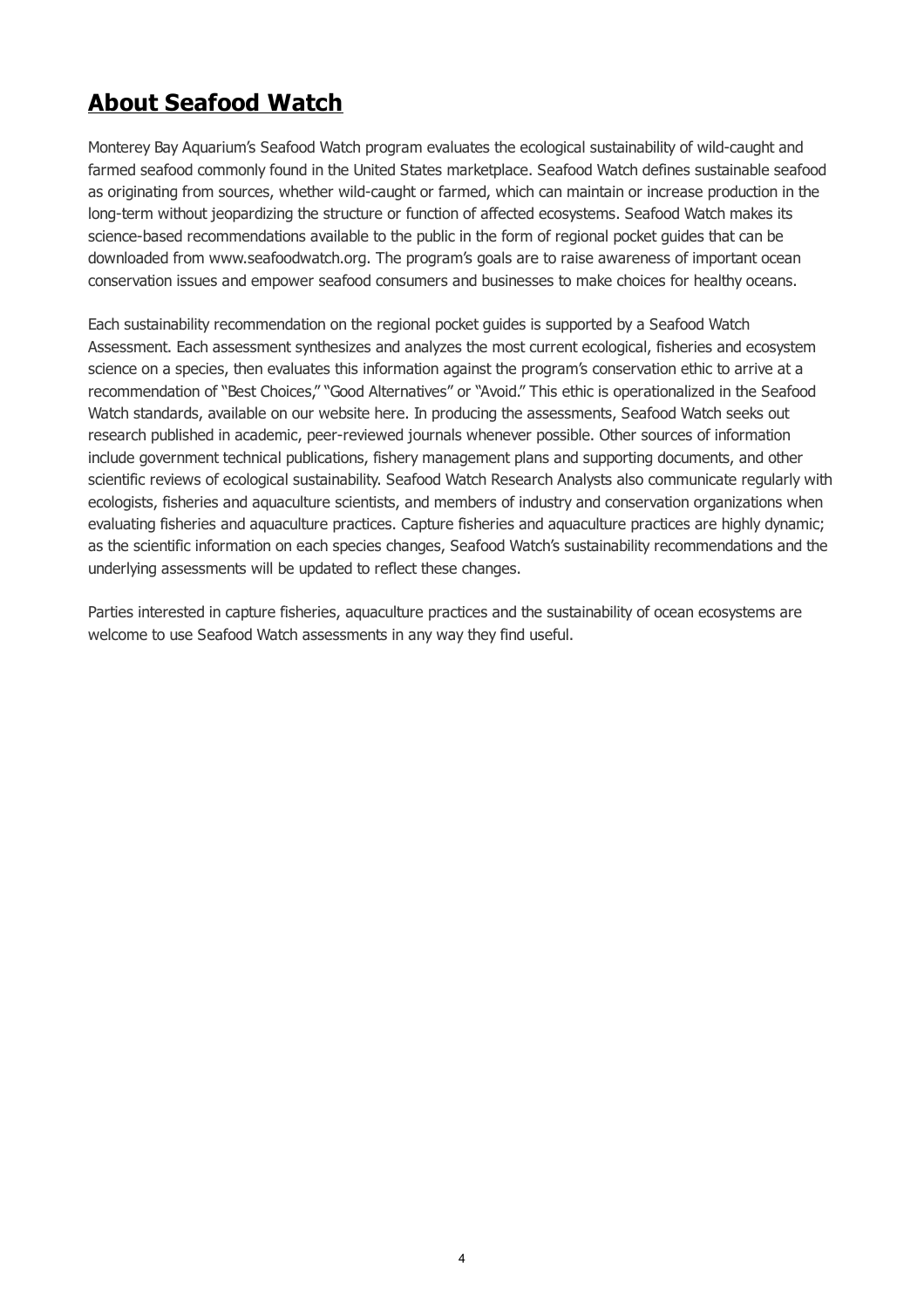# <span id="page-4-0"></span>**Guiding Principles**

The Safina Center and Seafood Watch define sustainable seafood as originating from sources, whether fished<sup>1</sup> or farmed, that can maintain or increase production in the long-term without jeopardizing the structure or function of affected ecosystems.

Based on this principle, Seafood Watch and the Safina Center have developed four sustainability **criteria** for evaluating wild-catch fisheries for consumers and businesses. These criteria are:

- How does fishing affect the species under assessment?
- How does the fishing affect other, target and non-target species?
- How effective is the fishery's management?
- How does the fishing affect habitats and the stability of the ecosystem?

Each criterion includes:

- Factors to evaluate and score
- Guidelines for integrating these factors to produce a numerical score and **rating**

Once a rating has been assigned to each criterion, we develop an overall recommendation. Criteria ratings and the overall recommendation are color-coded to correspond to the categories on the Seafood Watch pocket guide and the Safina Center's online guide:

**Best Choice/Green:** Are well managed and caught in ways that cause little harm to habitats or other wildlife.

**Good Alternative/Yellow:** Buy, but be aware there are concerns with how they're caught.

**Avoid/Red** Take a pass on these for now. These items are overfished or caught in ways that harm other marine life or the environment.

 $<sup>1</sup>$  "Fish" is used throughout this document to refer to finfish, shellfish and other invertebrates</sup>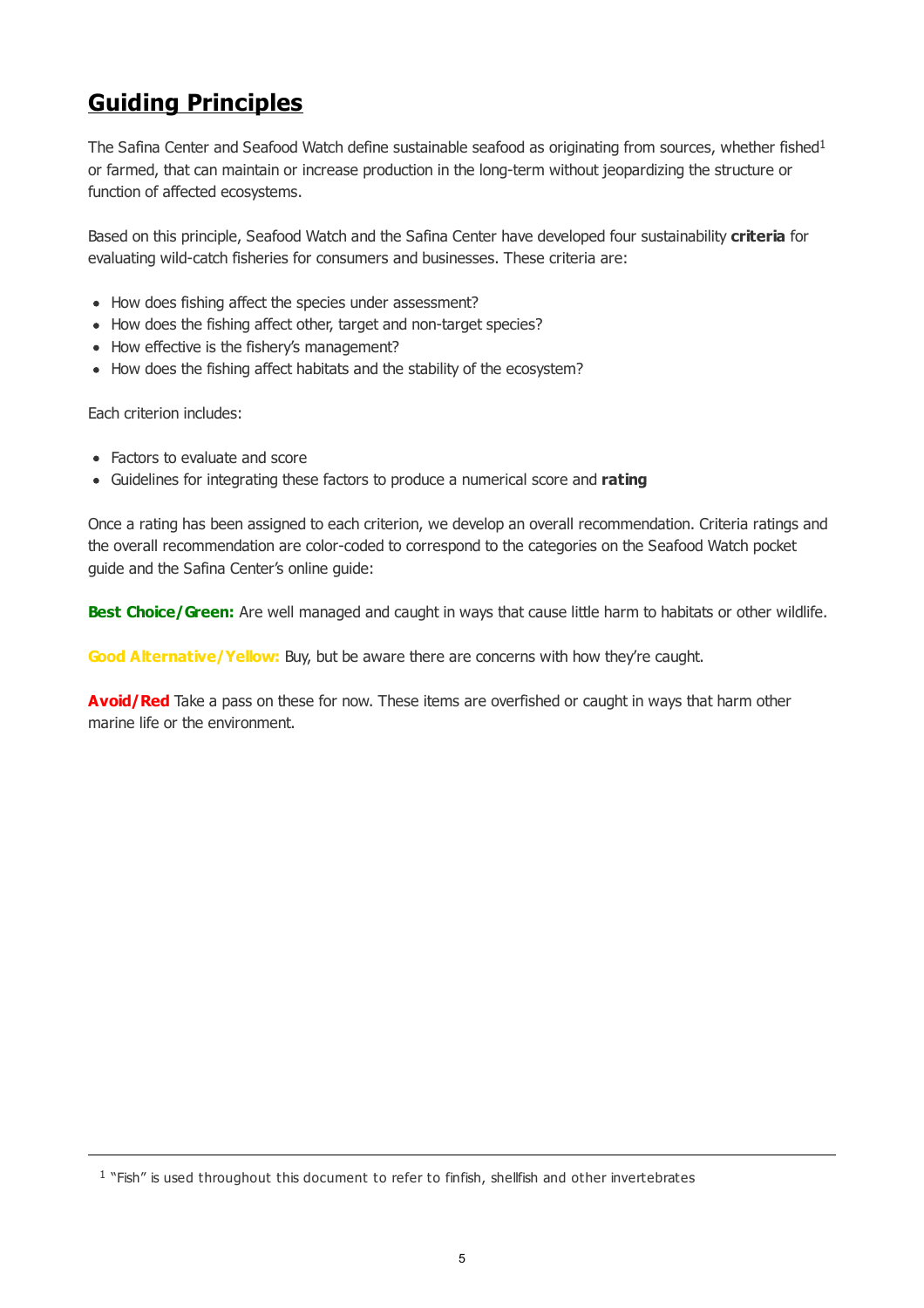# <span id="page-5-0"></span>**Summary**

This report provides a recommendation for bowfin (Amia calva) caught in the freshwaters of Louisiana, United States. Bowfin are primarily caught with gillnets in shallow waters. There has been an increase in commercial interest for this species in recent years; currently, five states report commercial landings of bowfin, but only Louisiana is considered here.

Bowfin is a freshwater species that inhabits turbid, highly vegetated areas from southeastern Canada throughout most of the eastern United States. Bowfin often feeds at night and is an opportunistic predator with a diet consisting mainly of other fish, crayfish, and grass shrimp, but may also include small rodents, snakes, frogs, turtles, leeches, and large insects. Due to its ability to air breathe (out of water), it is commonly used in physiological studies; however, little research has focused on bowfin ecology because it was not viewed as a commercially or recreationally important species until recently. Little is known about abundance, but the species is not highly vulnerable to fishing pressure. Fishing rates are not expected to be unsustainable and measures are in place to protect immature fish and entire spawning populations.

The Louisiana Department of Wildlife and Fisheries (LDWF) is the managing entity of the bowfin fishery in Louisiana. Bycatch is largely unknown, but most species are likely retained. Blue catfish and buffalofish commonly account for >5% of landings with bowfin; these species are rated as "Least Concern" by the International Union for Conservation of Nature (IUCN). There are size requirements, gillnet mesh restrictions, seasonal closures, and locational closures in place in the bowfin fishery. LDWF conducts sampling surveys and monitors the fishery through a trip ticket program. Management is considered "moderately effective" overall.

Ecosystem-based fisheries management is considered to be of "moderate" concern because of uncertainty about their roles in the ecosystem and how their removal may be impacting the food web.

Overall, bowfin caught by gillnets in Louisiana are rated yellow or "Good Alternative."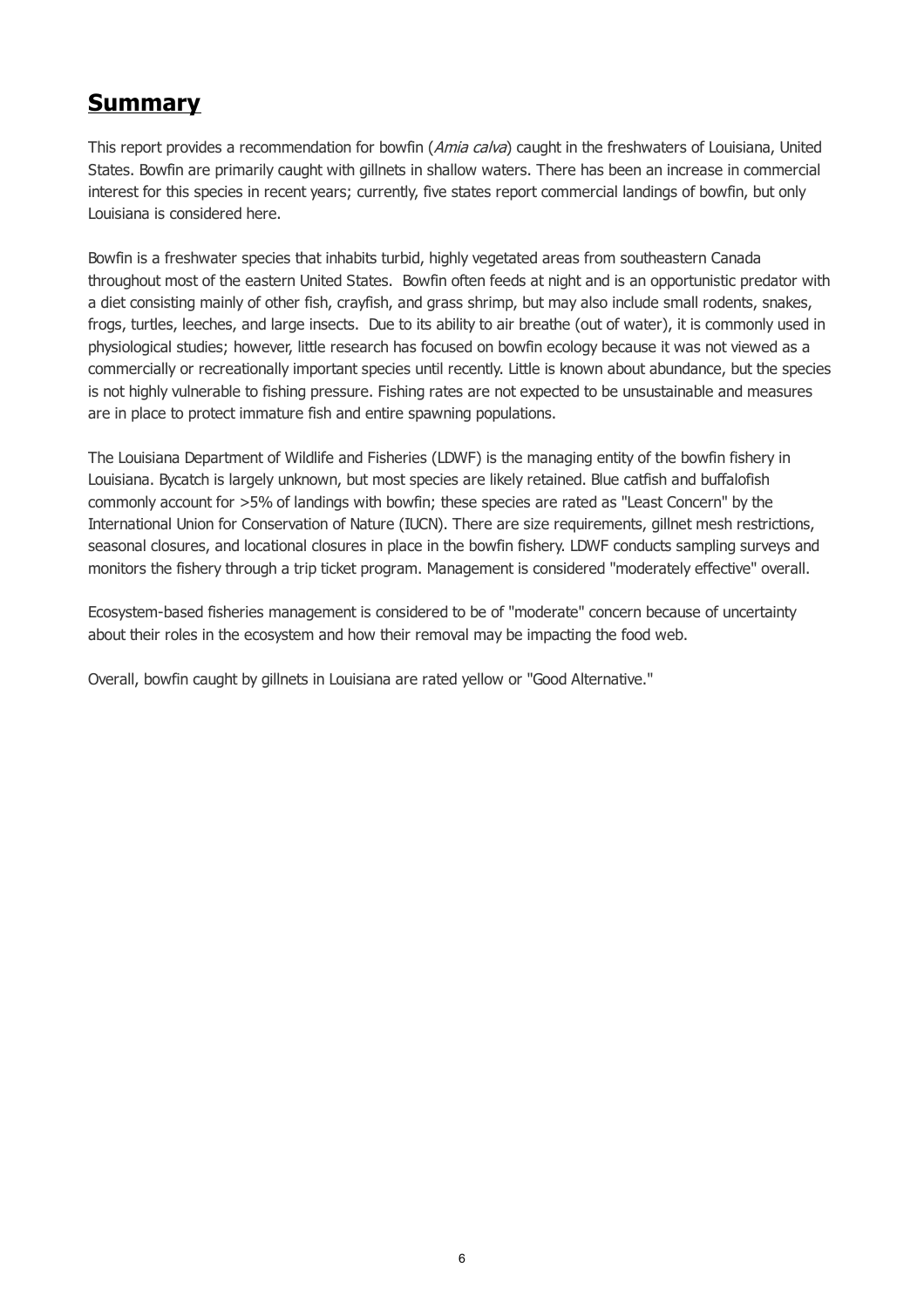# <span id="page-6-0"></span>**Final Seafood Recommendations**

| SPECIES/FISHERY                             | CRITERION 1:<br><b>IMPACTS ON</b><br><b>THE SPECIES</b> | <b>CRITERION 2:</b><br><b>IMPACTS ON</b><br><b>OTHER</b><br><b>SPECIES</b> | <b>CRITERION 3:</b><br><b>MANAGEMENT</b><br><b>EFFECTIVENESS</b> | <b>CRITERION 4:</b><br><b>HABITAT AND</b><br><b>ECOSYSTEM</b> | <b>OVERALL</b><br><b>RECOMMENDATION</b> |
|---------------------------------------------|---------------------------------------------------------|----------------------------------------------------------------------------|------------------------------------------------------------------|---------------------------------------------------------------|-----------------------------------------|
| <b>Bowfin</b><br>Louisiana, Set<br>gillnets | Yellow (2.644)                                          | <b>Yellow (2.644)</b>                                                      | Yellow (3.000)                                                   | Green (3.240)                                                 | <b>Good Alternative</b><br>(2.871)      |

# **Scoring Guide**

Scores range from zero to five where zero indicates very poor performance and five indicates the fishing operations have no significant impact.

Final Score = geometric mean of the four Scores (Criterion 1, Criterion 2, Criterion 3, Criterion 4).

- **Best Choice/Green** = Final Score >3.2, and either Criterion 1 or Criterion 3 (or both) is Green, and no Red Criteria, and no Critical scores
- Good Alternative/ Yellow = Final score >2.2-3.2, and neither Harvest Strategy (Factor 3.1) nor Bycatch Management Strategy (Factor 3.2) are Very High Concern2, and no more than one Red Criterion, and no Critical scores
- **Avoid/Red** = Final Score ≤2.2, or either Harvest Strategy (Factor 3.1) or Bycatch Management Strategy (Factor 3.2) is Very High Concern or two or more Red Criteria, or one or more Critical scores.

 $2$  Because effective management is an essential component of sustainable fisheries, Seafood Watch issues an Avoid recommendation for any fishery scored as a Very High Çoncern for either factor under Management (Criterion 3).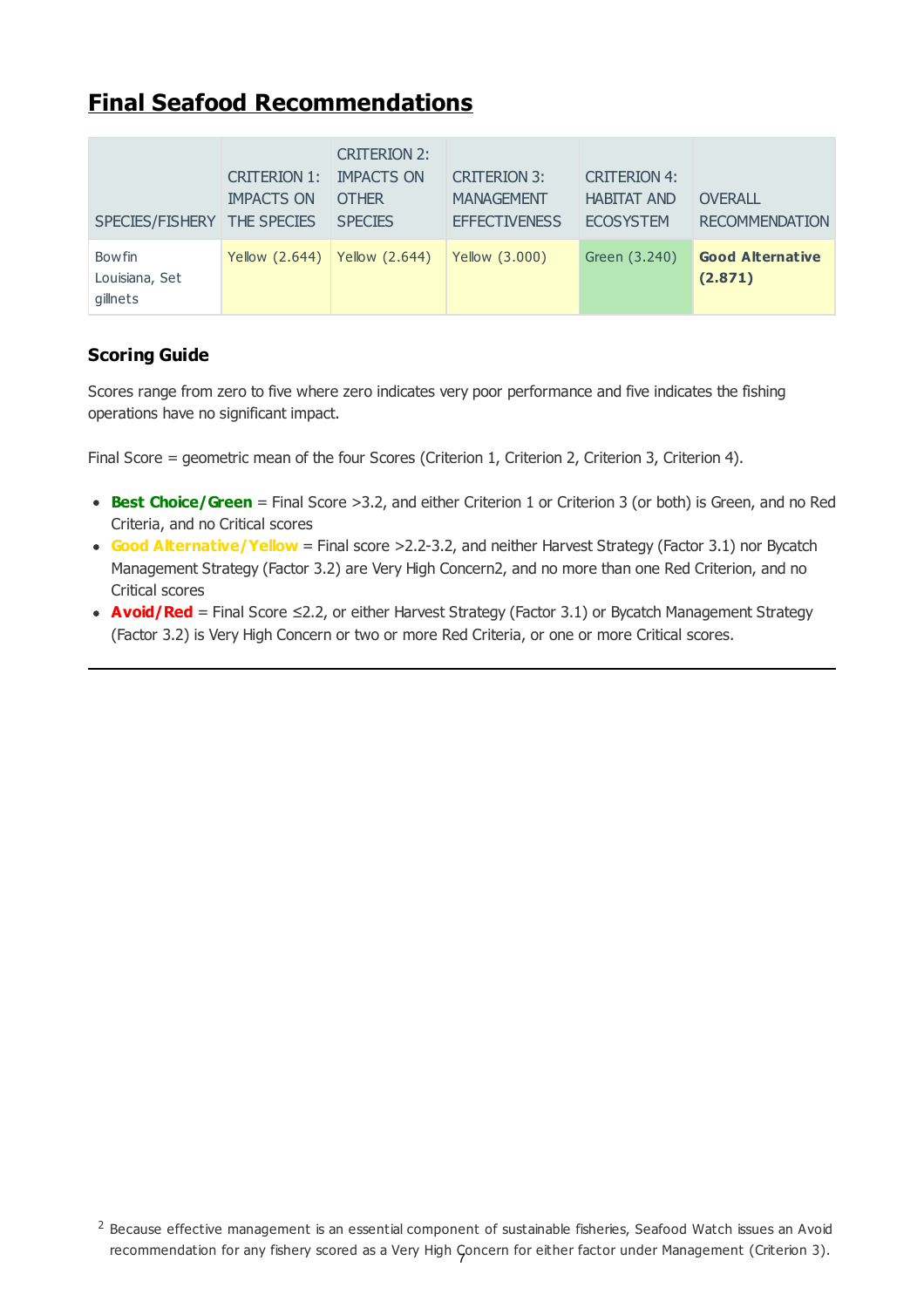# <span id="page-7-0"></span>**Introduction**

# **Scope of the analysis and ensuing recommendation**

This report provides recommendations for bowfin (Amia calva) caught in the freshwaters of Louisiana. Bowfin in the US are typically caught using gillnets and are primarily targeted for the roe which is often marketed as "cajun caviar."

# **Species Overview**

Bowfin (Amia calva) is a freshwater species that inhabits turbid, highly vegetated areas from southeastern Canada throughout most of the eastern United States (Davidson et al. 1991) (Davis 2006) (Midwood et al. 2017). It is the last extant species of its order (Amiiformes) and family (Amiidae) (Koch et al. 2009). The bowfin often feeds at night and is an opportunistic predator with a diet consisting mainly of other fish, crayfish, and grass shrimp, but may also include small rodents, snakes, frogs, turtles, leeches, and large insects (Becker 1983) (Davis 2006). Due to its ability to air breathe (out of water), it is commonly used in physiological studies; however, little research has focused on bowfin ecology because it was not viewed as a commercially or recreationally important species until recently (Midwood et al. 2017). Most state fish and wildlife agencies haven't introduced harvest regulations, and as of 2013, Louisiana was the only state with minimum commercial and recreational size limits (Porter et al. 2014).



Figure 1 Bowfin distribution (shaded area) in North America. Figure from Davis 2006.

In Louisiana, bowfin live up to 10 years with most individuals reaching sexual maturity at 2 years of age (Davis 2006). Females may produce anywhere from 1,900 eggs to 75,000 eggs (Davis 2006). Fecundity is positively related to the female's size and age, with a mean of 15 eggs produced per gram of body weight (Davis 2006). Females spawn in the late winter and early spring when water temperatures exceed 14°C (57.2°F); however, it is unclear whether or not spawning occurs every year (Davis 2006). Females deposit eggs in a nest (one or more females may deposit in the same nest) made by a male bowfin who protects the eggs and subsequent young until they reach approximately 102 mm (4 inches) in length, about 2 to 2.5 months after the males begin building their nests (Becker 1983).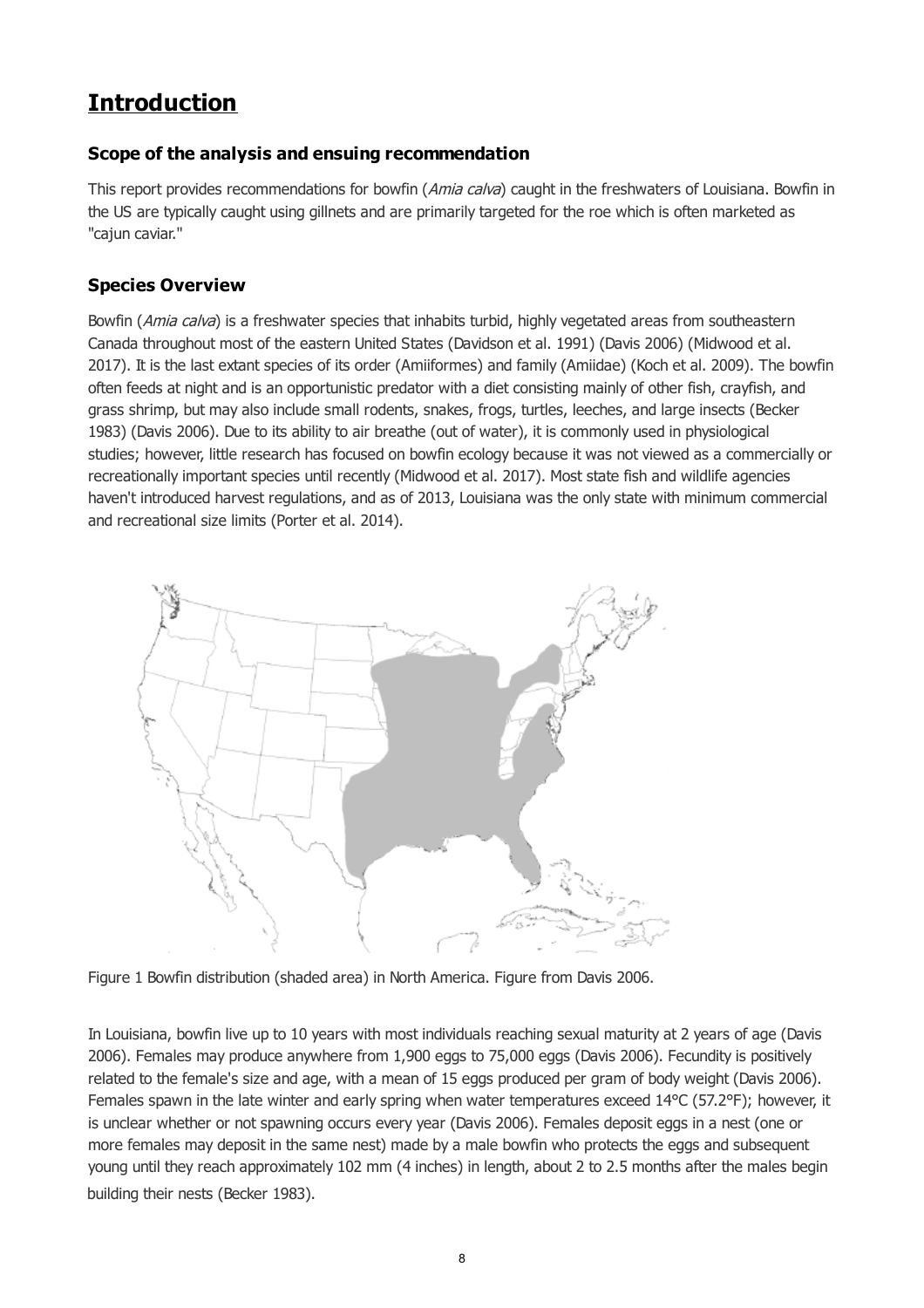<span id="page-8-0"></span>Bowfin are sexually dimorphic with females growing larger and living longer than males and displaying different external physical characteristics (Davis 2006). Although both males and females have an olive-colored body with a possible darker, net-like mottling, male bowfin have a distinguishing dark tail spot surrounded by an orange halo and green coloration on the pelvic, pectoral, and anal fins, which intensifies during the spawning season (Becker 1983) (Davis 2006). Immature females may display a faint tail spot without the orange halo, but mature females have no tail spot and fins have either a red to orange hue or are absence of color altogether (Davis 2006).

The Inland Fisheries Section of the Louisiana Department of Wildlife and Fisheries (LDWF) manages freshwater fisheries in Louisiana through licensing, gear restrictions, a trip ticket program, and spatial and seasonal closures. LDWF hasn't conducted stock assessments or established reference points for bowfin.



Figure 2 Sexually dimorphic characteristics of male (top) and female (bottom) bowfin collected from the Upper Barataria estuary [Louisiana, United States] in December 2005 (top) and January 2006 (bottom). Figure from Davis 2006.

# **Production Statistics**

Commercial interest in bowfin has increased significantly since the early 1990s when sturgeon and paddlefish populations, primary sources of caviar, began to decline (Davis 2006). The highest commercial landings in Louisiana since 1958 occurred in 2014 at 563,239 lb (NOAA 2018). The commercial landings for 2015 and 2016 were 370,539 lb and 287,464 lb, respectively (NOAA 2018).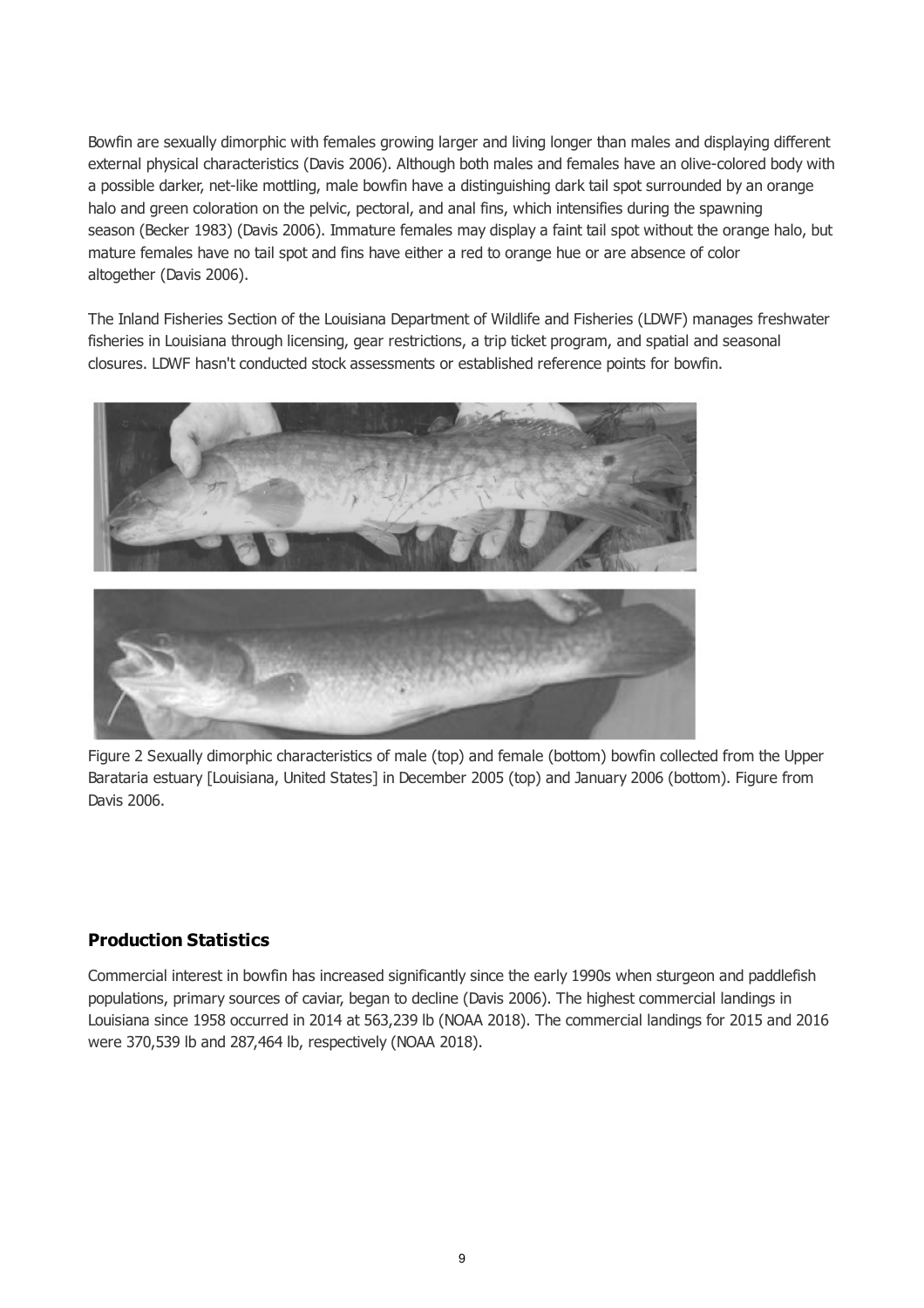

Figure 3 Louisiana commercial bowfin landings in pounds 1958-2016. Data source: NOAA 2018.

## **Importance to the US/North American market.**

In 2016, 287,464 lb of Louisiana bowfin brought in \$586,897, the highest amount since 1958 (NOAA 2018).



Figure 4 Louisiana commercial bowfin landings in dollars 1958-2016. Data source: NOAA 2018.

## **Common and market names.**

Common names include bowfin, marshfish, mudfish, western mudfish, choupique, choupiquel, freshwater dogfish, beaverfish, grinnel, grindle, cypress trout, cottonfish, lawyer, speckled cat, scaled ling, and poissoncastor.

# **Primary product forms**

Bowfin roe is the primary commercial product.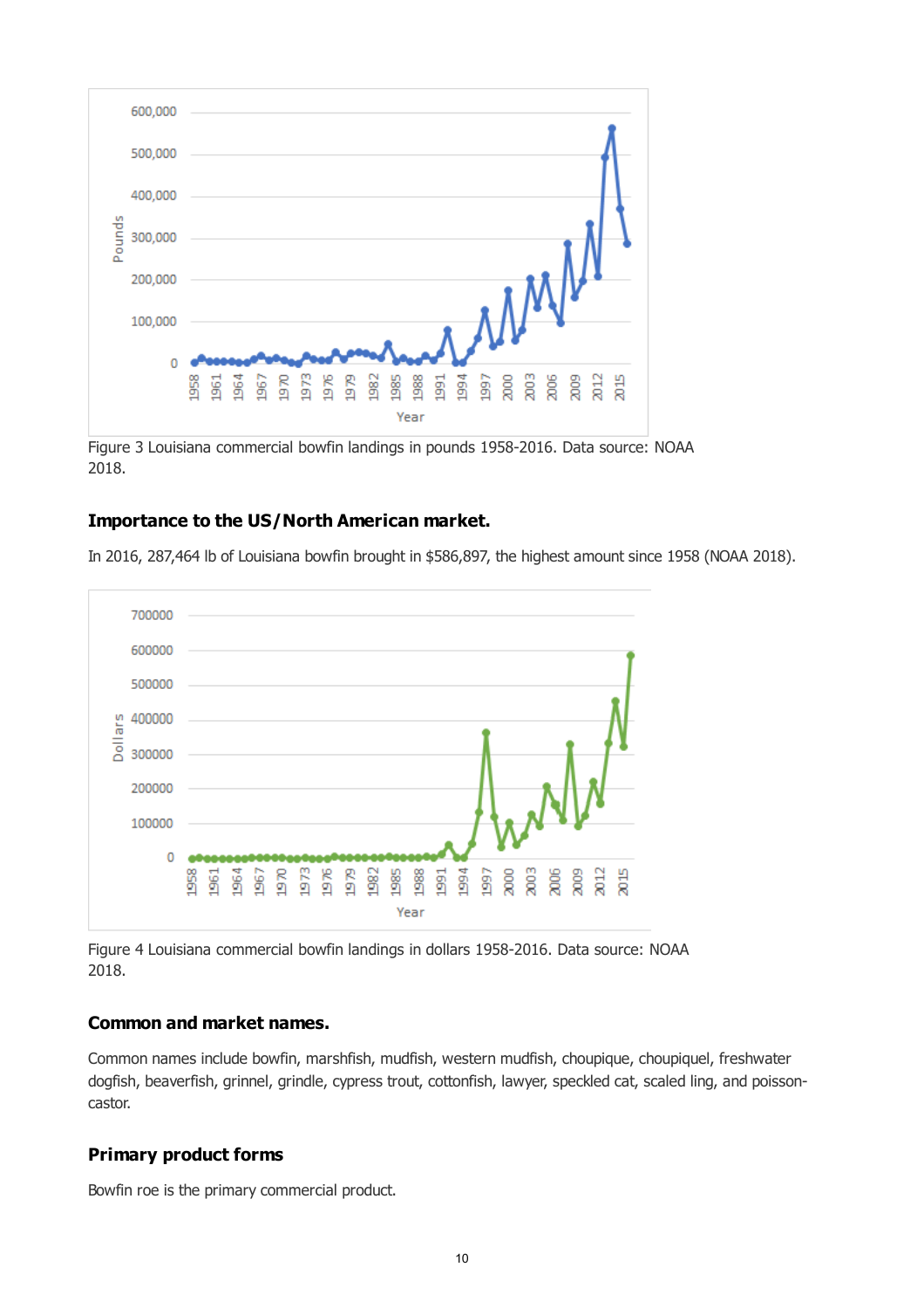# **Assessment**

This section assesses the sustainability of the fishery(s) relative to the Seafood Watch Standard for Fisheries, available at www.seafoodwatch.org. The specific standard used is referenced on the title page of all Seafood Watch assessments.

# **Criterion 1: Impacts on the Species Under Assessment**

This criterion evaluates the impact of fishing mortality on the species, given its current abundance. When abundance is unknown, abundance is scored based on the species' inherent vulnerability, which is calculated using a Productivity-Susceptibility Analysis. The final Criterion 1 score is determined by taking the geometric mean of the abundance and fishing mortality scores. The Criterion 1 rating is determined as follows:

- Score > 3.2=Green or Low Concern
- Score >2.2 and ≤3.2=Yellow or Moderate Concern
- Score ≤2.2=Red or High Concern

Rating is Critical if Factor 1.3 (Fishing Mortality) is Critical

# **Criterion 1 Summary**

| <b>BOWFIN</b>            |                        |                          |                |  |  |  |  |
|--------------------------|------------------------|--------------------------|----------------|--|--|--|--|
| <b>Region   Method</b>   | <b>Abundance</b>       | <b>Fishing Mortality</b> | <b>Score</b>   |  |  |  |  |
| Louisiana   Set gillnets | 2.33: Moderate Concern | 3.00: Moderate Concern   | Yellow (2.644) |  |  |  |  |

# **Criterion 1 Assessment**

### SCORING GUIDELINES

### **Factor 1.1 - Abundance**

Goal: Stock abundance and size structure of native species is maintained at a level that does not impair recruitment or productivity.

- 5 (Very Low Concern) Strong evidence exists that the population is above an appropriate target abundance level (given the species' ecological role), or near virgin biomass.
- 3.67 (Low Concern) Population may be below target abundance level, but is at least 75% of the target level, OR data-limited assessments suggest population is healthy and species is not highly vulnerable.
- 2.33 (Moderate Concern) Population is not overfished but may be below 75% of the target abundance level, OR abundance is unknown and the species is not highly vulnerable.
- 1 (High Concern) Population is considered overfished/depleted, a species of concern, threatened or endangered, OR abundance is unknown and species is highly vulnerable.

# **Factor 1.2 - Fishing Mortality**

Goal: Fishing mortality is appropriate for current state of the stock.

5 (Low Concern) — Probable (>50%) that fishing mortality from all sources is at or below a sustainable level, given the species ecological role, OR fishery does not target species and fishing mortality is low enough to not adversely affect its population.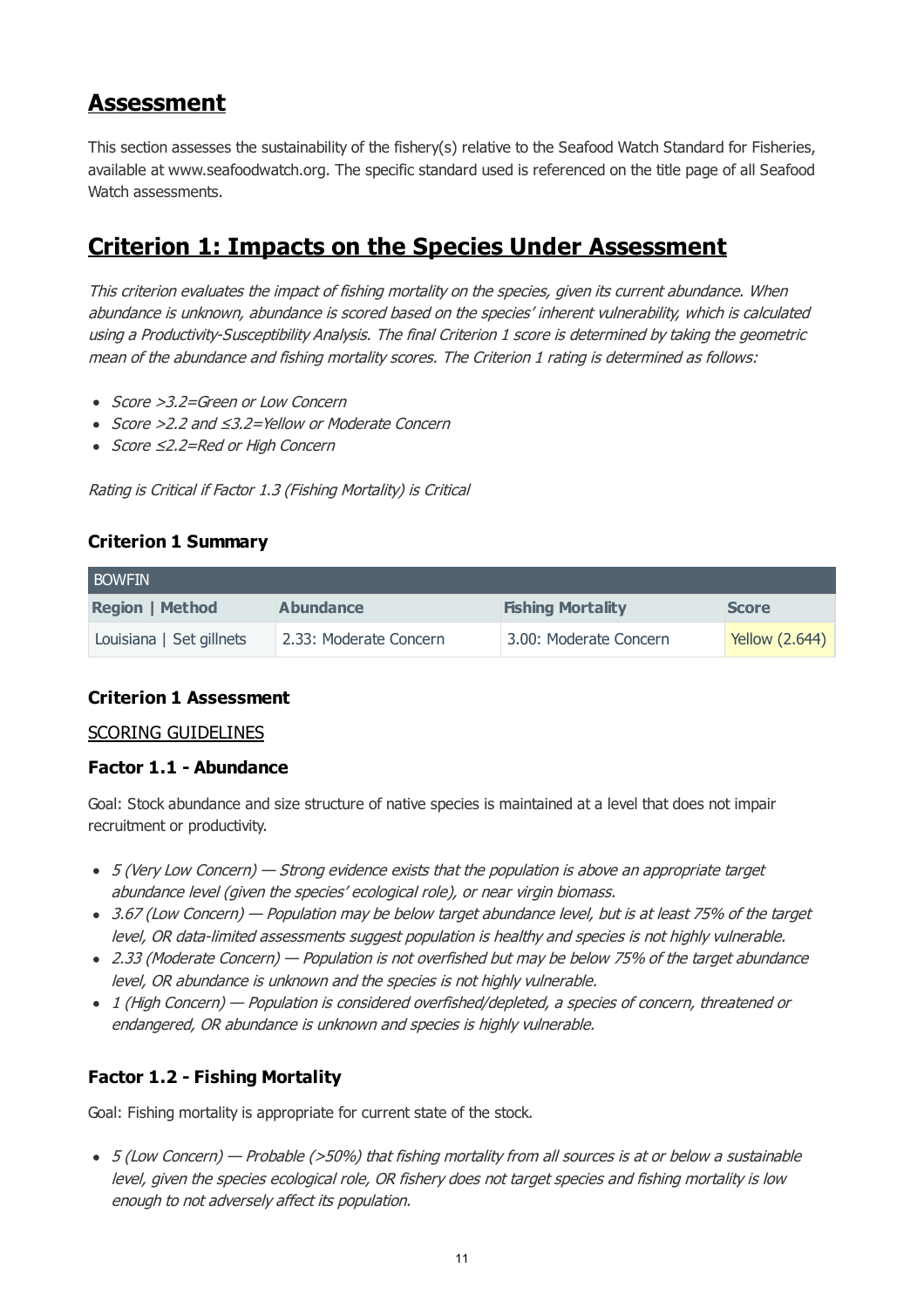- <span id="page-11-0"></span>• 3 (Moderate Concern) — Fishing mortality is fluctuating around sustainable levels, OR fishing mortality relative to a sustainable level is uncertain.
- 1 (High Concern) Probable that fishing mortality from all source is above a sustainable level.

## BOWFIN

# <span id="page-11-1"></span>**Factor 1.1 - Abundance**

#### LOUISIANA, SET GILLNETS

#### **Moderate Concern**

In 2011, the International Union for the Conservation of Nature (IUCN) assessed bowfin (Amia calva), as a species of "Least Concern" (NatureServe 2013). Because of a dated IUCN assessment and increase in commercial interest for bowfin, a Productivity and Susceptibility Analysis (PSA) was performed (see below); bowfin is not highly vulnerable to fishing pressure. Due to the PSA results and IUCN ranking, abundance is assessed as "moderate" concern.

#### **Justification:**

| <b>Productivity Attributes</b>                                                         | <b>Value</b>                        | Score ( $1 =$ low risk; $2 =$<br>medium risk; $5 = high$<br>risk) | <b>Reference</b>                                     |
|----------------------------------------------------------------------------------------|-------------------------------------|-------------------------------------------------------------------|------------------------------------------------------|
| Average age at maturity (years)                                                        | 2.5                                 | 1                                                                 | (Koch et al. 2009)                                   |
| Average maximum age (years)                                                            | 13                                  | $\overline{2}$                                                    | (Koch et al. 2009)                                   |
| Fecundity (eggs/yr)                                                                    | 44,000                              | 1                                                                 | (Davidson et al. 1991)                               |
| Average maximum size (cm) (not to<br>be used when scoring invertebrate<br>species)     | 53.4                                | 1                                                                 | (Froese and Pauly<br>2018)                           |
| Average size at maturity (cm) (not to<br>be used when scoring invertebrate<br>species) | 45                                  | $\overline{2}$                                                    | (Davidson et al. 1991)                               |
| Reproductive strategy                                                                  | Demersal egg<br>layer or<br>brooder | $\overline{2}$                                                    | (Becker 1983)                                        |
| Trophic level                                                                          | 3.8                                 | 3                                                                 | (Froese and Pauly<br>2018)                           |
| Density dependence (invertebrates<br>only)                                             | <b>NA</b>                           |                                                                   |                                                      |
| Quality of Habitat                                                                     | Moderately<br>altered               | $\overline{2}$                                                    | (Kesel 1989) (Davis<br>2006)(Kearney et al.<br>2011) |
| <b>Productivity Subscore</b>                                                           |                                     | 1.75                                                              |                                                      |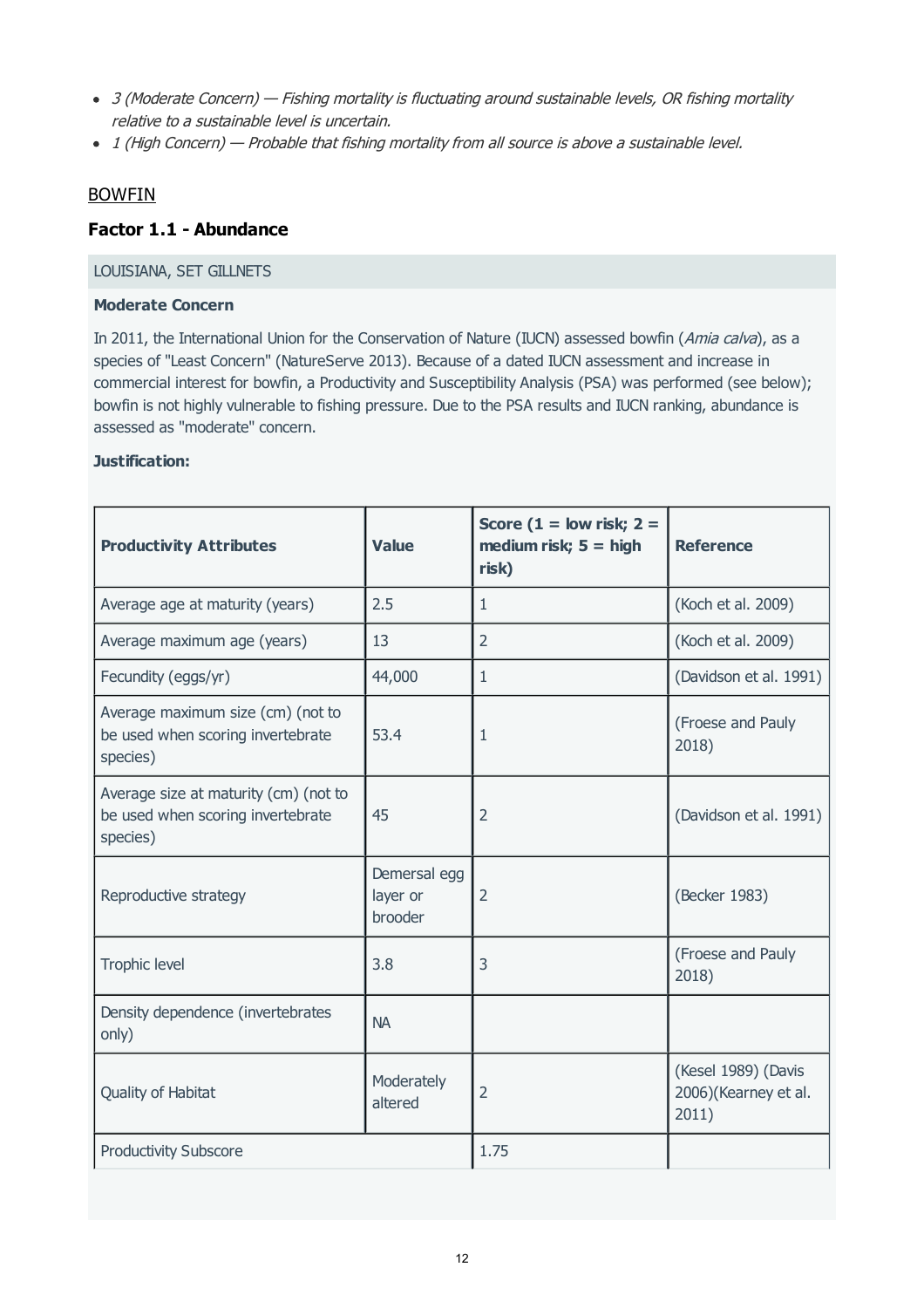| <b>Susceptibility</b><br><b>Attribute</b> | <b>Information</b>                                                                           | Score ( $1 =$ low risk; $2 =$<br>medium risk; $5 =$ high risk) | <b>Reference</b>         |
|-------------------------------------------|----------------------------------------------------------------------------------------------|----------------------------------------------------------------|--------------------------|
| Areal overlap                             | Bowfin are fished commercially in Louisiana,<br>Michigan, Virginia, and North Carolina*      | 3                                                              | (NOAA<br>2018)           |
| Vertical<br>overlap                       | Bowfin prefer shallow, vegetated, nearshore<br>areas                                         | 3 (default score for target<br>species)                        | (Midwood<br>et al. 2017) |
| Selectivity of<br>fishery                 | Bowfin is targeted, or is incidentally<br>encountered, and is unlikely to escape the<br>gear | $\overline{2}$                                                 | (LDWF<br>2018)           |
| Post-capture<br>mortality                 | Default score for retained species                                                           | 3                                                              |                          |
| <b>Susceptibility Subscore</b>            |                                                                                              | 2.33                                                           |                          |

| <b>Productivity-Susceptibility Score</b>             | $\boxed{2.91}$ |
|------------------------------------------------------|----------------|
| Vulnerability Rating (high, medium, or low)   Medium |                |

\* Bowfin is only commercially harvested in five states, though its range extends into 32 states and two Canadian provinces. There is no evidence to suggest that most of the species concentration is unfished by any fishery (i.e., commercial, recreational, and tribal fisheries). Therefore, a default score of 3 for areal overlap is awarded. Although a score of 2 for areal overlap would change the overall vulnerability rating, the score for abundance would not change because the PSA demonstrates that the species is not highly vulnerable to fishing.

# **Factor 1.2 - Fishing Mortality**

#### LOUISIANA, SET GILLNETS

#### **Moderate Concern**

Reference points have not been identified for bowfin in Louisiana. Landings for bowfin have been recorded by the National Marine Fishery Service (NMFS) since 1958. The species' roe became popular in the early 1990s (Davis 2006). Commercial landings have increased since that time with the highest commercial landings recorded in 2014 at 563,239 lb (NOAA 2018). It is unknown whether fishing mortality is at a sustainable level, which results in a "moderate" concern score.

#### **Justification:**

In a study evaluating the effect of minimum conservation sizes on overfishing, researchers found that a 500 mm minimum length limit likely results in growth overfishing, while limits of 500 mm, 559 mm, and 584 mm can lead to recruitment overfishing; only a 635-mm minimum prevented recruitment overfishing in the study population (Koch et al. 2009). Louisiana currently has a 22-in (559-mm) minimum size limit (LDWF 2018).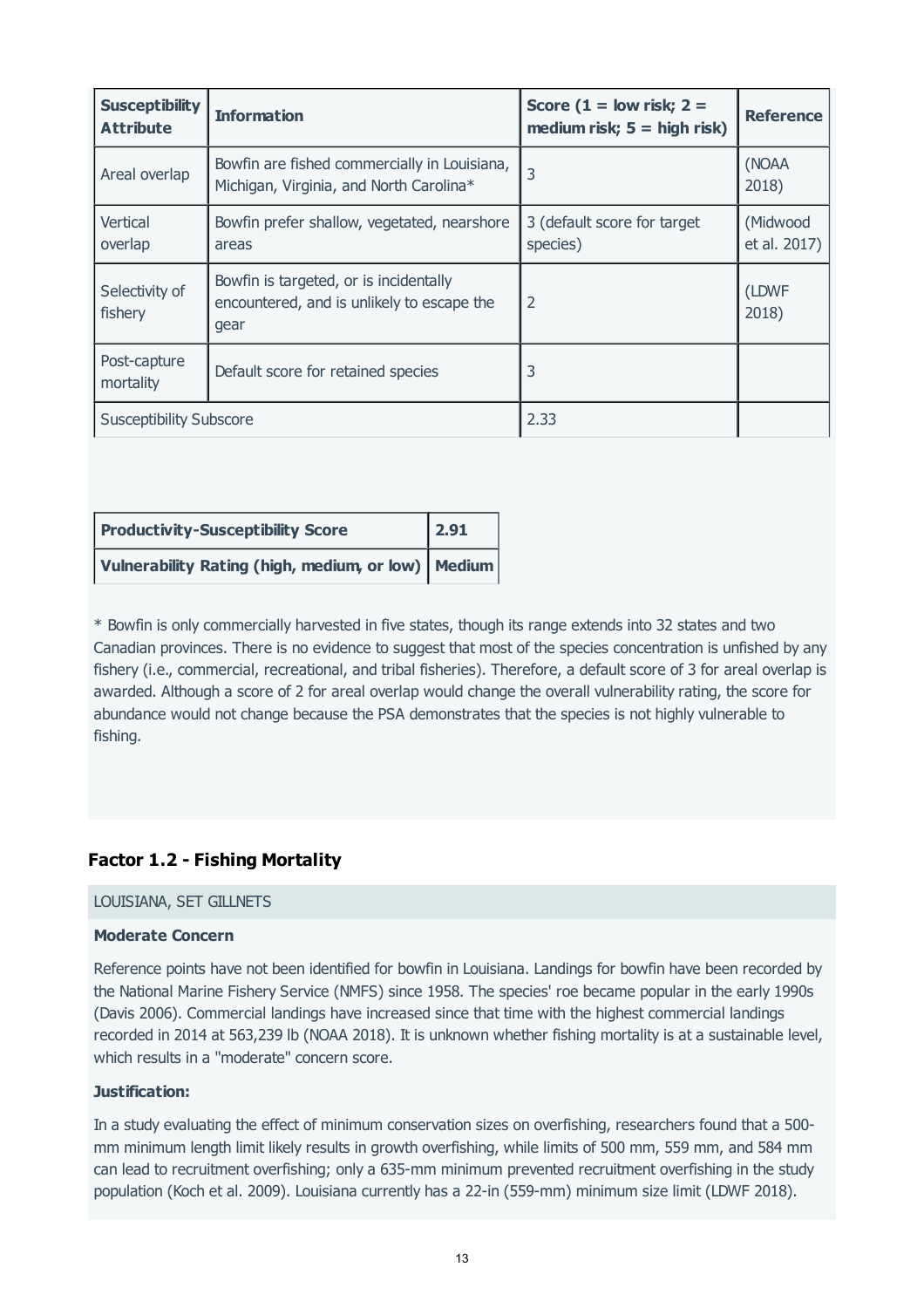However, it should be noted that the study is from the upper Mississippi River, where growth rates may differ (Koch et al. 2009). Further, most bowfin taken during sampling in the 1990s from 6-in stretched gillnets were above 610 mm (mean size of 705 mm), indicating the current minimum mesh size allows for full recruitment into the fishery (Davidson et al. 1991).

Bowfin may be more resistant to overfishing than similar species that are harvested for their roe (e.g., paddlefish and sturgeon) because bowfin mature early, are not as long-lived, spawn annually, and exhibit sexual dimorphism (fishers can distinguish males from females and avoid harvesting males) (Koch et al. 2009). Further, because of faster growth and earlier maturity, bowfin populations in southern latitudes are likely to respond differently to fishing mortality (e.g., for eggs) than their northern counterparts (Porter et al. 2014).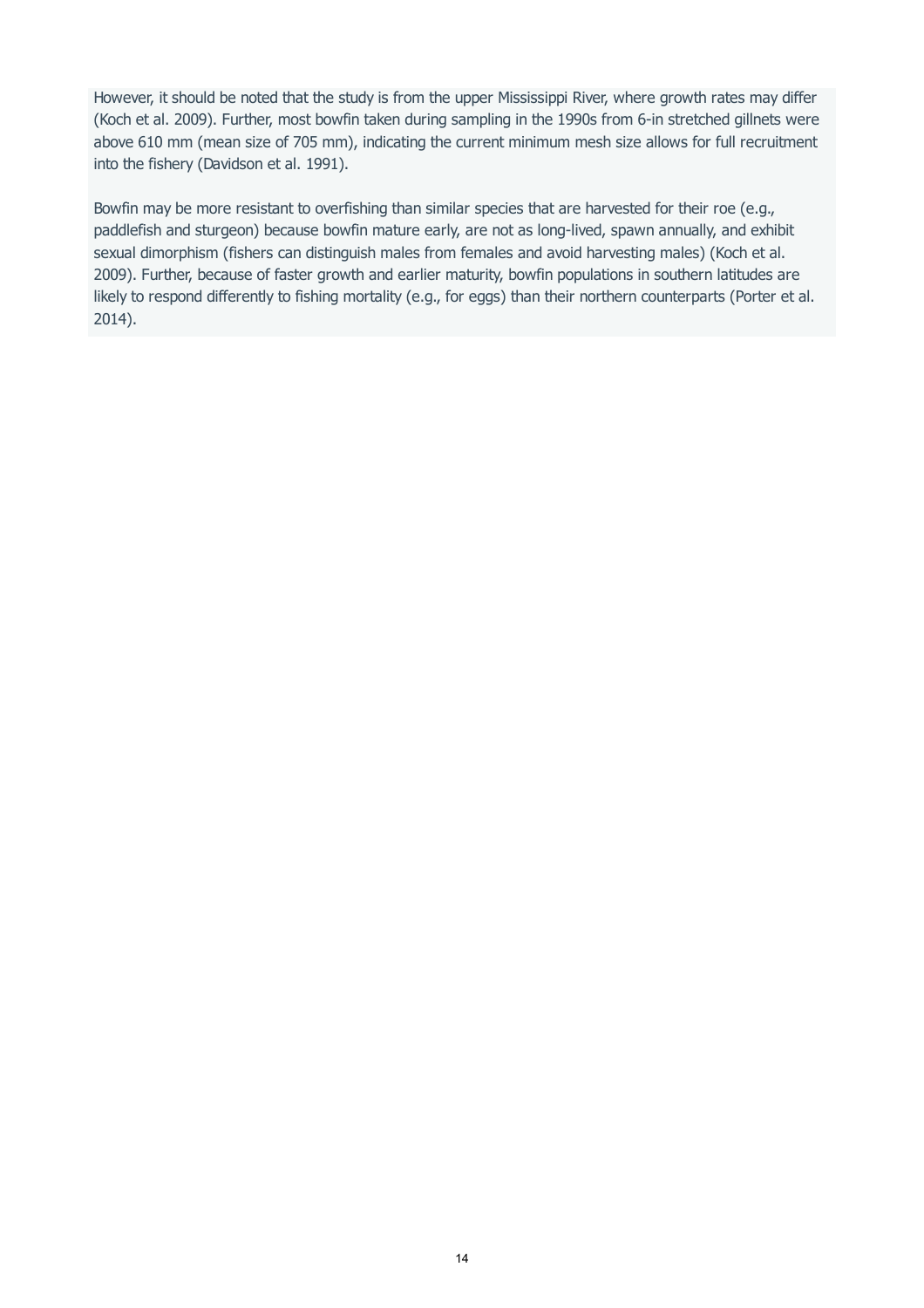# **Criterion 2: Impacts on Other Species**

All main retained and bycatch species in the fishery are evaluated under Criterion 2. Seafood Watch defines bycatch as all fisheries-related mortality or injury to species other than the retained catch. Examples include discards, endangered or threatened species catch, and ghost fishing. Species are evaluated using the same guidelines as in Criterion 1. When information on other species caught in the fishery is unavailable, the fishery's potential impacts on other species is scored according to the Unknown Bycatch Matrices, which are based on a synthesis of peer-reviewed literature and expert opinion on the bycatch impacts of each gear type. The fishery is also scored for the amount of non-retained catch (discards) and bait use relative to the retained catch. To determine the final Criterion 2 score, the score for the lowest scoring retained/bycatch species is multiplied by the discard/bait score. The Criterion 2 rating is determined as follows:

- Score > 3.2=Green or Low Concern
- Score >2.2 and ≤=3.2=Yellow or Moderate Concern
- Score ≤=2.2=Red or High Concern

Rating is Critical if Factor 2.3 (Fishing Mortality) is Crtitical

## **Guiding Principles**

- Ensure all affected stocks are healthy and abundant.
- Fish all affected stocks at sustainable level.
- Minimize bycatch.

# **Criterion 2 Summary**

Only the lowest scoring main species is/are listed in the table and text in this Criterion 2 section; a full list and assessment of the main species can be found in Appendix A.

| <b>BOWFIN - LOUISIANA - SET GILLNETS</b> |       |                  |                        |                          |                  |                            |               |       |
|------------------------------------------|-------|------------------|------------------------|--------------------------|------------------|----------------------------|---------------|-------|
| <b>Subscore:</b>                         | 2.644 |                  | <b>Discard Rate:</b>   |                          | 1.00             | <b>C<sub>2</sub></b> Rate: |               | 2.644 |
| <b>Species</b>                           |       | <b>Abundance</b> |                        | <b>Fishing Mortality</b> |                  | <b>Subscore</b>            |               |       |
| Buffalofish (unspecified)                |       |                  | 2.33: Moderate Concern | 3.00: Moderate Concern   |                  | <b>Yellow (2.644)</b>      |               |       |
| Blue catfish                             |       |                  | 2.33: Moderate Concern |                          | 5.00:Low Concern |                            | Green (3.413) |       |

Bycatch in freshwater fisheries is understudied, especially in comparison to marine fisheries (Raby et al. 2011). The bowfin fishery in Louisiana is no exception. Bowfin accounts for around 30% of winter freshwater gillnet landings in Louisiana, but it is difficult to determine what species might be incidentally caught (bycatch) or co-targeted as part of a multispecies fishery (D. Morris, personal communication 2018). A total of 17 species are reported to LDWF during peak bowfin harvests, but those species may or may not be caught in the same sets as bowfin, since fishers target different species with gillnets in the same areas where bowfin are caught (D. Morris, personal communication 2018). Catch data is confidential in cases when there are fewer than three harvesters or dealers. However, LDWF reviewed this data and found that only blue catfish and buffalo fish exceed 5% of gillnet landings that contained bowfin during the primary fishing months: December to February (H. Blanchet, personal communication 2019). Most species caught with bowfin have markets and are therefore retained (H. Blanchet, personal communication 2019). Because most fish that are caught with bowfin are landed, and blue catfish and buffalo account for >5% of landings, the bowfin fishery is considered to have two other main species.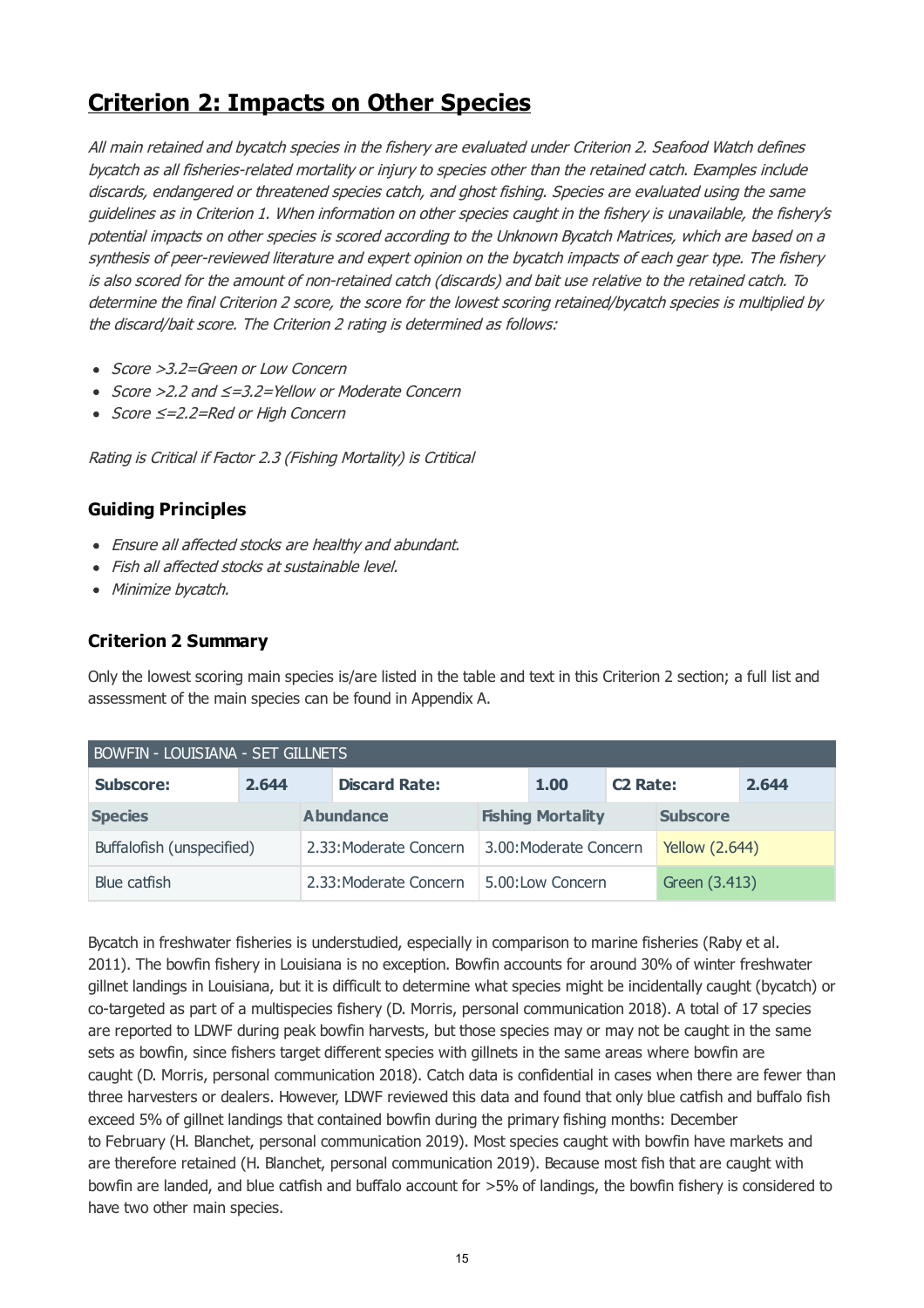<span id="page-15-0"></span>Spotted gar (Lepisosteus oculatus) and gizzard shad (Dorosoma cepedianum) were caught in similar numbers to bowfin in a study in the Upper Barataria estuary in Louisiana (Davis 2006), but mesh size in this study varied and we are not able to extrapolate this to determine if this result is representative of the commercial fishery targeting bowfin.

LDWF has conducted long-term gillnet surveys using multiple mesh sizes (H. Blanchet, personal communication 2019). Although this monitoring cannot completely describe potential bycatch in the bowfin fishery, it does provide insight to species that *may* be encountered in the fishery. Blue sucker (Cycleptus meridionalis) and shovelnose sturgeon (Scaphirhynchus platorynchus) have been captured in surveys within the Lower Atchafalaya Floodway, an area of bowfin harvest (LDWF 2019) (H. Blanchet, personal communication 2019). Both species are species of concern in Louisiana, but there has been just one shovelnose sturgeon caught in 10 years of surveys and blue sucker are too small to be captured in the gillnets used for bowfin (H. Blanchet, personal communication 2019). Therefore, shovelnose sturgeon and blue sucker are not included as main species. LDWF suggests that only the oldest and largest gizzard shad may be caught by gillnets targeting bowfin, while most forage fish are not susceptible to the mesh size used in this fishery (H. Blanchet, personal communication 2019).

Buffalo limit the score for C2 because the health of the stock and the sustainability of fishing rates are unknown.

## **Criterion 2 Assessment**

## SCORING GUIDELINES

**Factor 2.1 - Abundance** (same as Factor 1.1 above)

# **Factor 2.2 - Fishing Mortality**

(same as Factor 1.2 above)

# BUFFALOFISH (UNSPECIFIED)

### **Factor 2.1 - Abundance**

#### LOUISIANA, SET GILLNETS

#### **Moderate Concern**

Three species of buffalo fish are captured and retained in the bowfin fishery; smallmouth buffalo (Ictiobus bubalus) likely account for the majority of buffalo landings with bowfin, but landings of buffalo are not reported to the species level (H. Blanchet, personal communication 2019). Bigmouth buffalo (I. cyprinellus) and black buffalo (*I. niger*) are also caught. There are no stock assessments for any of three buffalo species in Louisiana. Each species is assessed by the International Union for the Conservation of Nature (IUCN) as species of "Least Concern" and populations appear stable (NatureServe 2013c) (NatureServe 2013d) (NatureServe 2013e).

There is limited information on the health of buffalo populations in Louisiana. Based on the IUCN status of all three species, a score of "moderate" concern is awarded.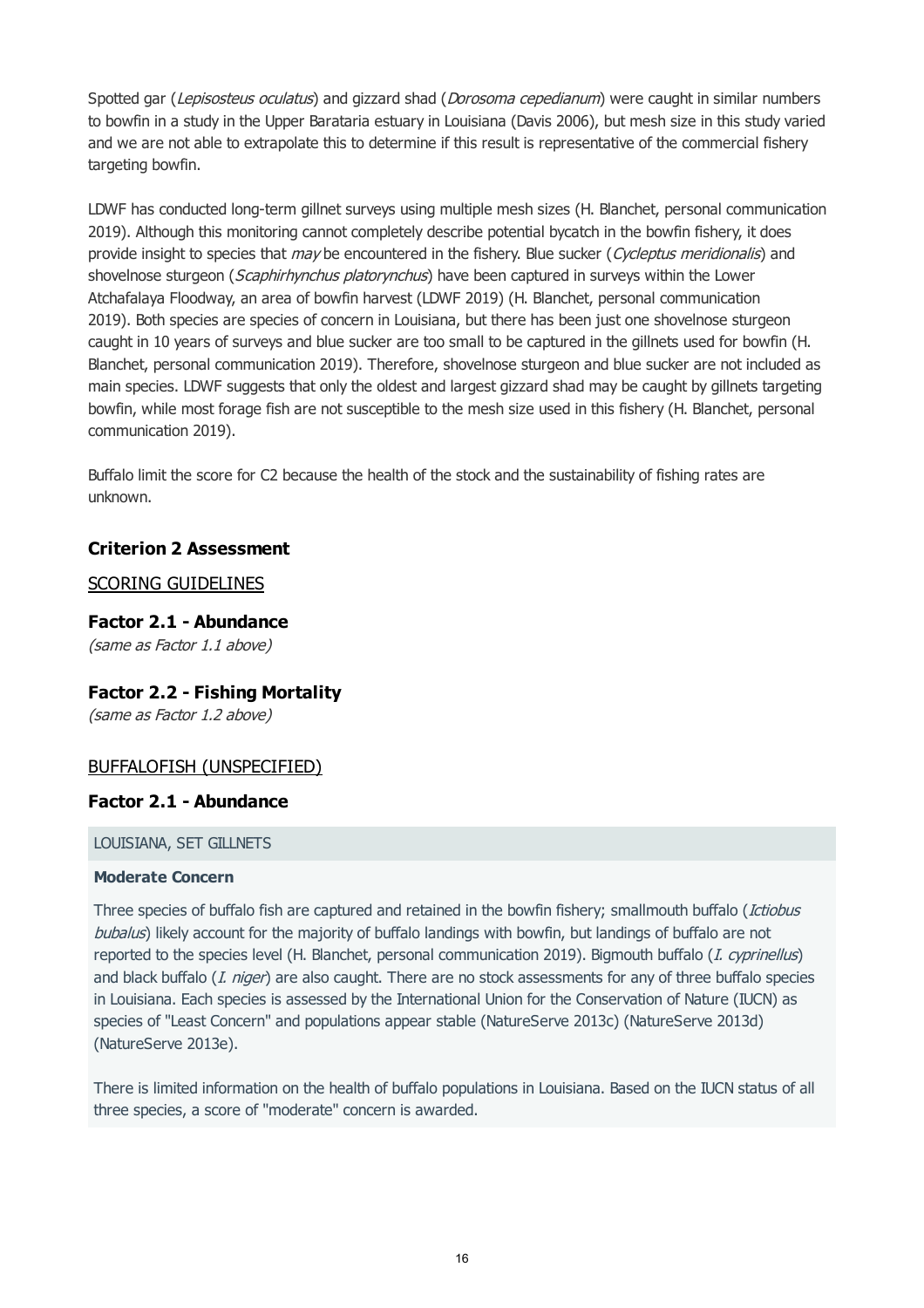# **Factor 2.2 - Fishing Mortality**

#### LOUISIANA, SET GILLNETS

#### **Moderate Concern**

Buffalofish are retained in the bowfin gillnet fishery and targeted in commercial fisheries with multiple gears (H. Blanchet, personal communication 2019). Over the last 10 years, commercial fishers have landed an average of 1,361 MT per year of all three species combined; set gillnets are responsible for approximately 38% landings, on average (NOAA 2018). Annually, an average of 160 MT of buffalo are landed in winter gillnet fisheries (the primary bowfin season) (D. Morris, personal communication 2018). Commercial landings of buffalo have remained relatively stable (Figure 5), but there are no reference points for buffalo, so the sustainability of fishing levels is unknown. Therefore, a score of "moderate" concern is awarded.



#### **Justification:**

Figure 5 Commercial landings (mt) of buffalo (bigmouth, smallmouth, and black buffalo combined) in Louisiana by gear from 2007-2016. Data source: NOAA 2018.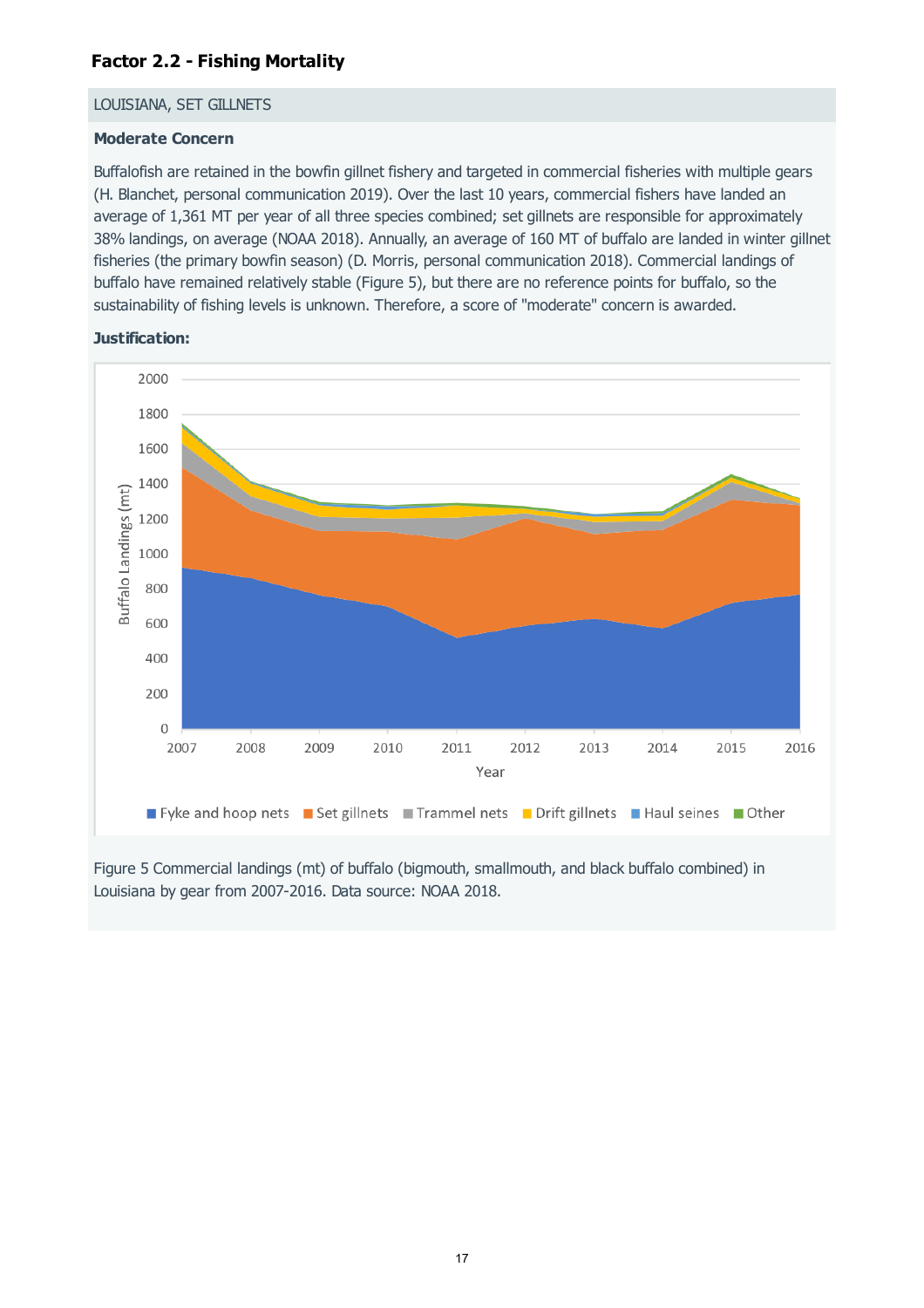# **Factor 2.3 - Modifying Factor: Discards and Bait Use**

Goal: Fishery optimizes the utilization of marine and freshwater resources by minimizing post-harvest loss. For fisheries that use bait, bait is used efficiently.

Scoring Guidelines: The discard rate is the sum of all dead discards (i.e. non-retained catch) plus bait use divided by the total retained catch.

| RATIO OF BAIT + DISCARDS/LANDINGS FACTOR 2.3 SCORE |      |
|----------------------------------------------------|------|
| $<$ 100%                                           |      |
| $>=100$                                            | 0.75 |

#### LOUISIANA, SET GILLNETS

#### **< 100%**

There is no information on discards for the bowfin gillnet fishery in Louisiana. Studies from other fisheries indicate average discard rates between 3 to 31% for bottom gillnets (Kelleher 2005). The amount of discards is unlikely to exceed total landings and we use a modifying factor of "1" for Factor 2.3.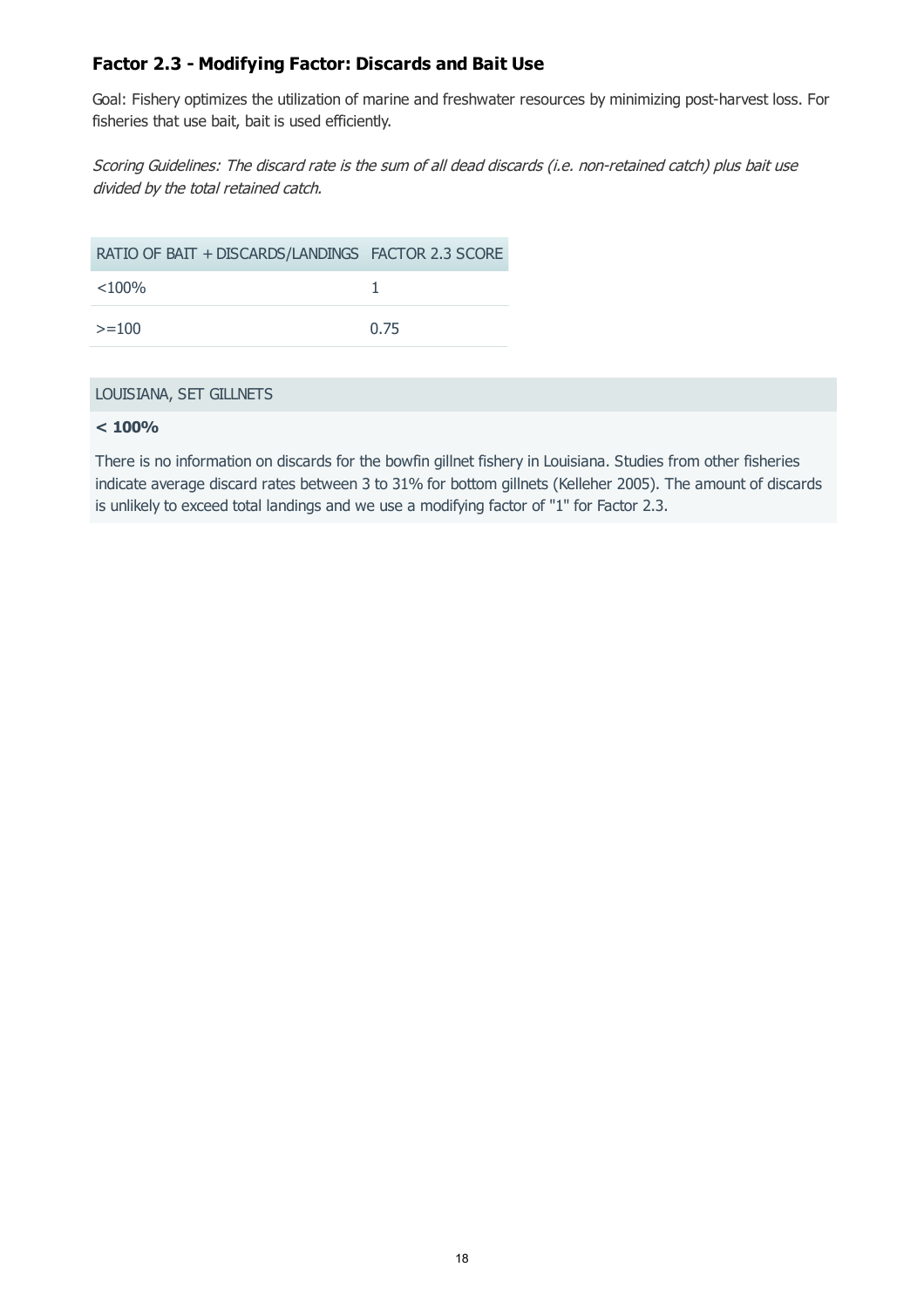# **Criterion 3: Management Effectiveness**

Five factors are evaluated in Criterion 3: Management Strategy and Implementation, Bycatch Strategy, Scientific Research/Monitoring, Enforcement of Regulations, and Inclusion of Stakeholders. Each is scored as either 'highly effective', 'moderately effective', 'ineffective,' or 'critical'. The final Criterion 3 score is determined as follows:

- 5 (Very Low Concern) Meets the standards of 'highly effective' for all five factors considered.
- 4 (Low Concern) Meets the standards of 'highly effective' for 'management strategy and implementation' and at least 'moderately effective' for all other factors.
- 3 (Moderate Concern) Meets the standards for at least 'moderately effective' for all five factors.
- 2 (High Concern) At a minimum, meets standards for 'moderately effective' for Management Strategy and Implementation and Bycatch Strategy, but at least one other factor is rated 'ineffective.'
- 1 (Very High Concern) Management Strategy and Implementation and/or Bycatch Management are 'ineffective.'
- 0 (Critical) Management Strategy and Implementation is 'critical'.

The Criterion 3 rating is determined as follows:

- Score >3.2=Green or Low Concern
- Score >2.2 and ≤3.2=Yellow or Moderate Concern
- $Score ≤2.2 = Red or High Concern$

Rating is Critical if Management Strategy and Implementation is Critical.

### GUIDING PRINCIPLE

• The fishery is managed to sustain the long-term productivity of all impacted species.

# **Criterion 3 Summary**

| <b>Fishery</b>       | <b>Management</b><br><b>Strategy</b> | <b>Bycatch</b><br><b>Strategy</b> | <b>Research and</b><br><b>Monitoring</b> | <b>Enforcement Inclusion</b> | <b>Stakeholder</b> | <b>Score</b> |
|----------------------|--------------------------------------|-----------------------------------|------------------------------------------|------------------------------|--------------------|--------------|
| Fishery 1: Louisiana | Moderately                           | Moderately                        | Moderately                               | <b>Highly</b>                | <b>Highly</b>      | Yellow       |
| Set gillnets         | Effective                            | <b>Effective</b>                  | <b>Effective</b>                         | Effective                    | <b>Effective</b>   | (3.000)      |

### **Criterion 3 Assessment**

### **Factor 3.1 - Management Strategy and Implementation**

Considerations: What type of management measures are in place? Are there appropriate management goals, and is there evidence that management goals are being met? Do manages follow scientific advice? To achieve a highly effective rating, there must be appropriately defined management goals, precautionary policies that are based on scientific advice, and evidence that the measures in place have been successful at maintaining/rebuilding species.

#### LOUISIANA, SET GILLNETS

#### **Moderately Effective**

Louisiana Department of Wildlife and Fisheries (LDWF) is the managing body over fisheries in Louisiana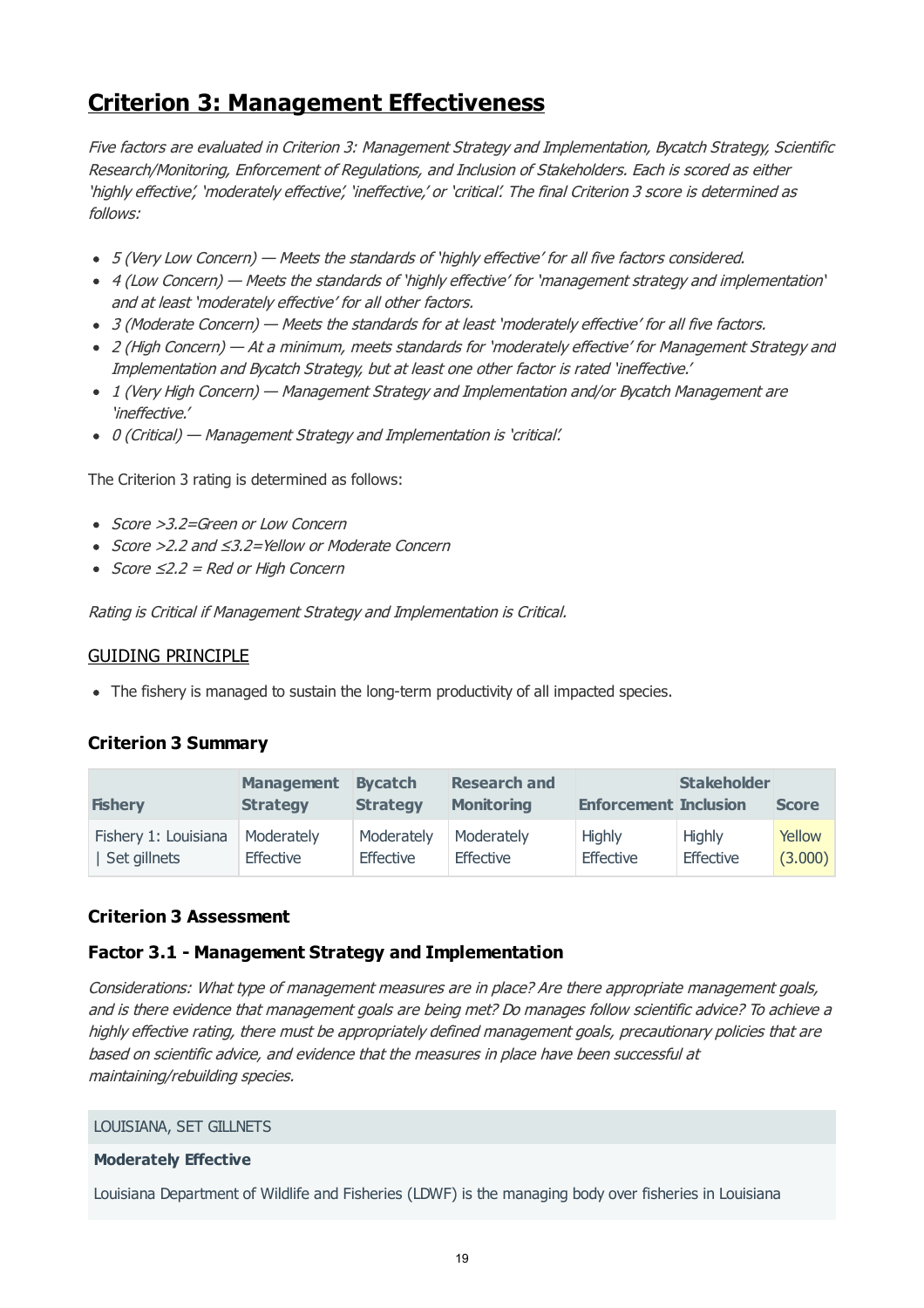<span id="page-19-0"></span>waters. A fishing license is required for all commercial fishermen and a freshwater gillnet license is required for use of that gear (LDWF 2018). The legal length of bowfin is 22 inches total length (TL), with an allowable 5% of the catch below this limit; however, undersized fish may not be bought, sold, bartered, traded, or exchanged (LDWF 2018). Bowfin eggs must be attached to the fish until the fisher lands the catch (i.e., fishermen cannot remove eggs until the trip is completed) (Davis 2006). Bowfin season is closed December through February except in several parishes and rivers (see Justification section below). Legal length limits for blue catfish and buffalo are 12 inches TL and 16 inches TL respectively and a trip ticket program is used to monitor the fishery (see details below) (LDFW 2018).

There are no stock assessments for bowfin, buffalofish, or catfish, no reference points have been identified, and the fishery is managed by fishery-dependent (trip tickets) and fishery-independent (LDWF gillnet surveys) data (H. Blanchet, personal communication 2019) (LDWF 2018) (LDWF 2018a). Main, retained species are not of conservation concern (NatureServe 2013) (NatureServe 2013b) (NatureServe 2013c) (NatureServe 2013d) (NatureServe 2013e). Although there are measures in place that are expected to be effective (e.g., spatial management, seasonal closures, gear restrictions, and minimum size limits), actual effectiveness is unknown. Therefore, management strategy is assessed as "moderately effective."

#### **Justification:**

#### **Gillnet specifications**

The gillnet may not exceed 1,200 ft in length, with mesh at least 3 inches square or 6 inches stretched after treating with tar or copper, and waterproof tags. The fisher's name and license number must be attached to the cork line at the end of each net, no more than 3 ft from the webbing edge (LDWF 2018).

#### **Trip ticket program**

A trip ticket program is in place for commercial wholesale, retail and bait dealers, and commercial fishers, which requires any dealer who receives or purchases aquatic products from anyone other than another dealer to record all aquatic product transactions (LDWF 2018). Both paper and electronic trip tickets are available (LDWF 2018). Trip tickets must be completed when the fisher delivers the aquatic product(s) to the dealer (LDWF 2018). A report is filed with LDWF, by the 10th day of each month, of all trip tickets from the previous month.

#### **Areas where winter fishery is allowed**

Areas where winter fishery is allowed include: Assumption, Avoyelles, Iberville, Pointe Coupee, Terrebonne, Tangipahoa, and West Baton Rouge parishes, and in the areas known as Bayou Courtableau, Bayou Teche, Lake Dauterive, Lake Fausse Point, Vermilion River, Carencro Bayou, Queue de Tortue Bayou, Bayou Nez Pique, Mermentau River, Bayou Lacassine, Sabine River, and the Atchafalaya Basin Floodway that is bounded by the east and west levees of the Atchafalaya Basin and is south of US Highway 190 (LDWF 2018).

#### **Spatial and temporal restrictions on gillnets**

Gillnets are prohibited in Anacoco Lake, Lake Vernon, the portion of Anacoco Bayou between the lakes, Lake Bartholomew, Lake Bistineau, Bogue Chitto River, Bundick Lake, Caddo Lake, Caney Creek Reservoir, Lake Charles, Lake Claiborne, Lake Concordia, Cross Lake, Cypress Lake, Black Bayou Reservoir, Chicot Lake, D'Arbonne Lake, John K. Kelly-Grand Bayou Reservoir, Moss Lake, Nantachie Lake, Prien Lake, Spring Bayou, Tchefuncte River, and Toledo Bend Reservoir (LDWF 2018).

In Lacassine Bayou (the portion that flows through Lacassine National Refuge), gillnets are prohibited 1 March to 30 November (LDWF 2018). In False River Lake, Lake Bruin, Lake Providence, and Poverty Point Lake, net mesh must be 3.5 inches square or 7 inches stretched; nets are only permitted 1 October through sunset on the last day of February of the following year (LDWF 2018). Nets may not be set within 500 ft of the mouth of any inlet or pass or within 500 ft of any water control structures, dams, or weirs (LDWF 2018). Nets may not be used in freshwater impoundments to harvest fish during water draw-down periods, unless expressly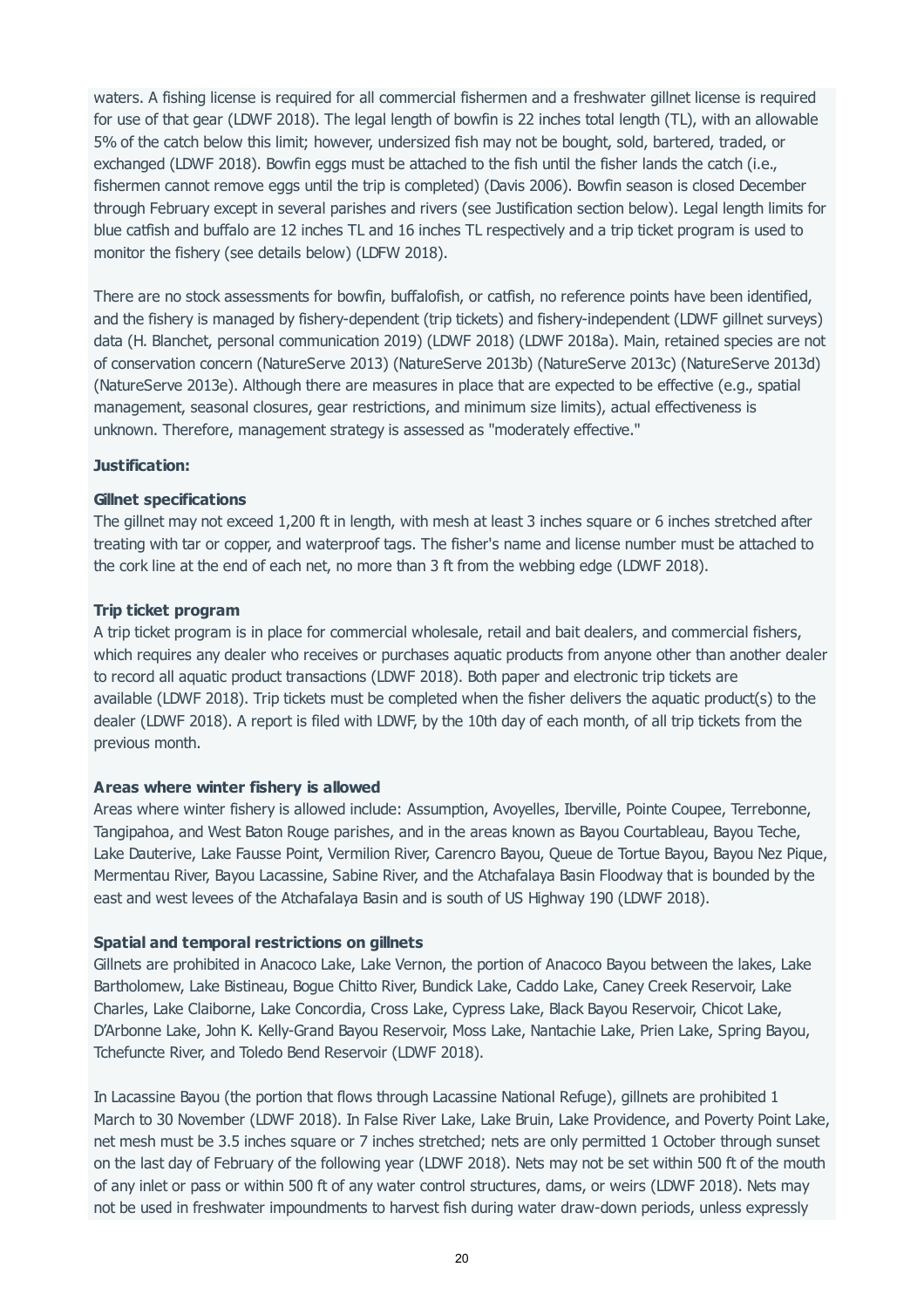specified by LDWF (LDWF 2018). Impoundment closures begin the day when the draw-down control structure opens and lasts until the lake is full again (LDWF 2018).

#### **Trip Ticket Requirements**:

- The fisherman's name and license number
- The dealer's name and license number
- Date of sale
- Gear and vessel used
- Primary location where the fish were caught
- Duration of the fishing trip
- Species identification
- Quantity and units of each species
- Size and condition of each species
- Unit price for each species

# **Factor 3.2 - Bycatch Strategy**

Considerations: What type of management strategy/measures are in place to reduce the impacts of the fishery on bycatch species and when applicable, to minimize ghost fishing? How successful are these management measures? To achieve a Highly Effective rating, the fishery must have no or low bycatch, or if there are bycatch or ghost fishing concerns, there must be effective measures in place to minimize impacts.

#### LOUISIANA, SET GILLNETS

#### **Moderately Effective**

There is limited Information on bycatch in this fishery. LDWF has a minimum mesh size in place for gillnets as well as seasonal and locational closures (LDWF 2018). The minimum size of legal freshwater gillnets limits the susceptibility of smaller sized bowfin and forage species (e.g., gizzard shad and threadfin shad) to the commercial fishery (H. Blanchet, personal communication 2019).

There is no information available on "ghost fishing" from lost or discarded gillnets in Louisiana. Gillnets are among the most common derelict fishing gear and the ability to ghost fish depends on many factors (NOAA 2015). For example, gillnets deployed in shallow water with dynamic currents—which are conditions in bowfin habitat (Koch et al. 2009)—ball up more quickly and tend not to be effective at ghost fishing (NOAA 2015). Anecdotally, gear loss in the bowfin fishery is considered infrequent and unlikely because nets are expensive and are pulled from the water daily (D. Wilson, personal communication 2018). Gillnets have a high likelihood of ghost fishing in general, but there is no demonstrated concern in Louisiana and it's likely that lost nets would not effectively ghost fish in bowfin habitat. The fishery is not thought to have interactions with species of concern (D. Morris, personal communication 2018) (D. Wilson, personal communication 2018). Most species that encounter bowfin gillnets are retained (H. Blanchet, personal communication 2019).

There are mesh size restrictions and fishing closures that are presumably aimed at reducing bycatch, but the effectiveness of these measures is unknown. Therefore, the score is "moderate" concern.

# **Factor 3.3 - Scientific Research and Monitoring**

Considerations: How much and what types of data are collected to evaluate the fishery's impact on the species? Is there adequate monitoring of bycatch? To achieve a Highly Effective rating, regular, robust population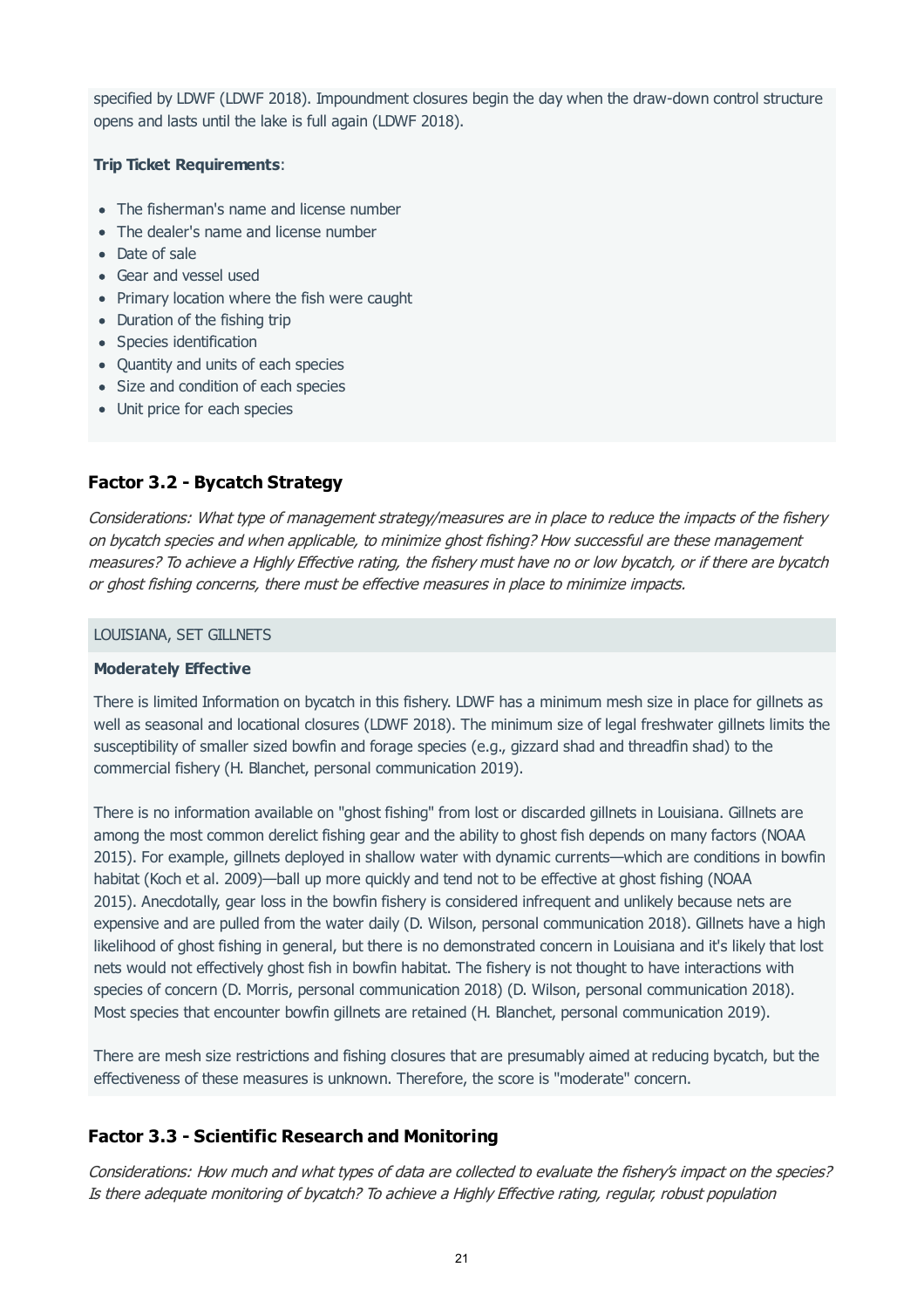assessments must be conducted for target or retained species, and an adequate bycatch data collection program must be in place to ensure bycatch management goals are met.

#### LOUISIANA, SET GILLNETS

#### **Moderately Effective**

There are no stock assessments for bowfin in Louisiana and bycatch is not monitored. Louisiana Department of Wildlife and Fisheries uses fishery-dependent data to monitor and oversee the bowfin fishery, and trip tickets provide information on sold bycatch species (H. Blanchet, personal communication 2019) (D. Morris, personal communication 2018). There is generalized fishery-independent monitoring through gillnet surveys and electrofishing, which provides information on long-term CPUE and length data for bowfin and other species (H. Blanchet, personal communication 2019). Managers rely on spatial closures, minimum size limits, and gear restrictions to protect spawning stocks (LDWF 2018) (H. Blanchet, personal communication 2019).

Because some data is collected to monitor the stock, data-limited management strategies are in place, and regulations are used to constrain fishing mortality, a score of "moderate" concern is awarded.

#### **Justification:**

Many parts of the state are off limits for bowfin harvest during the spawning season and gillnets are prohibited in the areas mentioned in Section 3.1.



Figure 8 Primary area of bowfin harvests in Louisiana. Area outside primary bowfin harvest is closed to fishing during winter spawning season.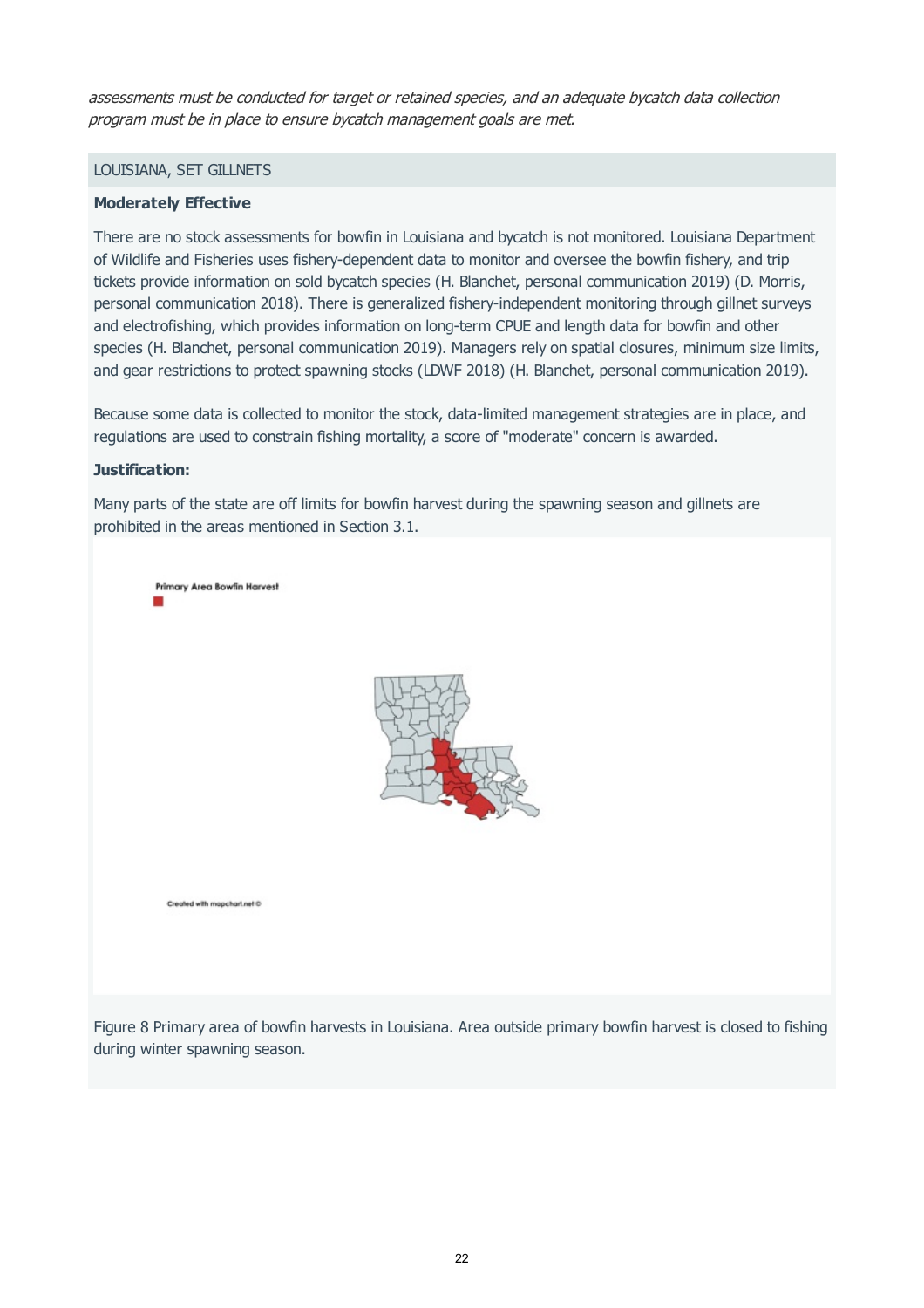# **Factor 3.4 - Enforcement of Management Regulations**

Considerations: Do fishermen comply with regulations, and how is this monitored? To achieve a Highly Effective rating, there must be regular enforcement of regulations and verification of compliance.

#### LOUISIANA, SET GILLNETS

#### **Highly Effective**

The Louisiana Department of Wildlife and Fisheries Enforcement Division is responsible for the enforcement of LDWF regulations. There are more than 200 agents currently in the division (LDWF 2018b). Between 1 January 2010 and 30 May 2018, 50 bowfin violations occurred in Louisiana, a majority of which involved the taking of undersized fish (D. Morris, personal communication 2018). Six of these incidents warranted a warning, and the rest were deemed criminal offenses (D. Morris, personal communication 2018). With regular enforcement by LDWF agents and the trip ticket program, Enforcement of Management Regulations is assessed as "highly effective."

## **Factor 3.5 - Stakeholder Inclusion**

Considerations: Are stakeholders involved/included in the decision-making process? Stakeholders are individuals/groups/organizations that have an interest in the fishery or that may be affected by the management of the fishery (e.g., fishermen, conservation groups, etc.). A Highly Effective rating is given if the management process is transparent, if high participation by all stakeholders is encouraged, and if there a mechanism to effectively address user conflicts.

#### LOUISIANA, SET GILLNETS

#### **Highly Effective**

The Louisiana Wildlife and Fisheries Commission (LWFC), which sets the possession limits, quotas, seasons, size limits, and daily take limits, is made up of seven board members appointed by the Governor (GSMFC 2015). Task forces have been set up for shrimp, blue crab, oyster, and finfish (in-process) to inform LWFC's decisions (LDWF 2018). Representatives from respective industries and relevant state agencies make up each task force (LDWF 2018). Task force meetings as well as monthly LWFC meetings are open to the public (LDWF 2018). LDWF has a comments section available on their website in addition to a sign-up for text and/or email alerts for seasonal openings/closings, regulatory changes, and task force and LWFC meetings (LDWF 2018). Because LDWF provides multiple ways stakeholders may participate in the regulatory process, stakeholder inclusion is assessed as "highly effective."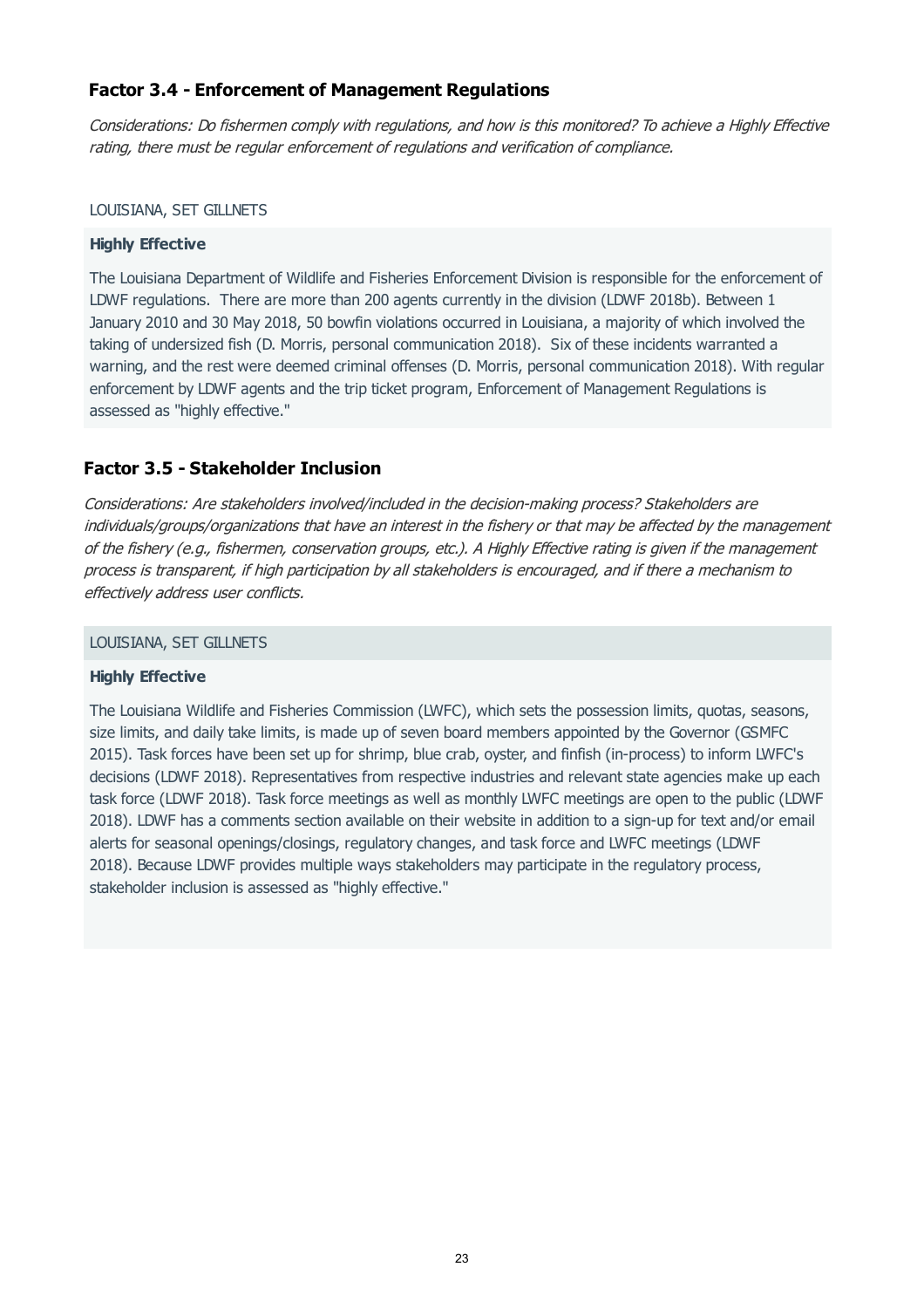# **Criterion 4: Impacts on the Habitat and Ecosystem**

This Criterion assesses the impact of the fishery on seafloor habitats, and increases that base score if there are measures in place to mitigate any impacts. The fishery's overall impact on the ecosystem and food web and the use of ecosystem-based fisheries management (EBFM) principles is also evaluated. Ecosystem Based Fisheries Management aims to consider the interconnections among species and all natural and human stressors on the environment. The final score is the geometric mean of the impact of fishing gear on habitat score (factor 4.1  $+$ factor 4.2) and the Ecosystem Based Fishery Management score. The Criterion 4 rating is determined as follows:

- Score > 3.2=Green or Low Concern
- Score >2.2 and ≤3.2=Yellow or Moderate Concern
- Score ≤2.2=Red or High Concern

Rating cannot be Critical for Criterion 4.

# **Criterion 4 Summary**

| <b>Region / Method</b>      | <b>Gear Type and</b><br><b>Substrate</b> | <b>Mitigation of Gear</b><br><b>Impacts</b> | <b>EBFM</b>         | <b>Score</b>     |
|-----------------------------|------------------------------------------|---------------------------------------------|---------------------|------------------|
| Louisiana / Set<br>gillnets |                                          | $+0.5$                                      | Moderate<br>Concern | Green<br>(3.240) |

# **Criterion 4 Assessment**

### SCORING GUIDELINES

# **Factor 4.1 - Physical Impact of Fishing Gear on the Habitat/Substrate**

Goal: The fishery does not adversely impact the physical structure of the ocean habitat, seafloor or associated biological communities.

- 5 Fishing gear does not contact the bottom
- 4 Vertical line gear
- 3 Gears that contacts the bottom, but is not dragged along the bottom (e.g. gillnet, bottom longline, trap) and is not fished on sensitive habitats. Or bottom seine on resilient mud/sand habitats. Or midwater trawl that is known to contact bottom occasionally. Or purse seine known to commonly contact the bottom.
- 2 Bottom dragging gears (dredge, trawl) fished on resilient mud/sand habitats. Or gillnet, trap, or bottom longline fished on sensitive boulder or coral reef habitat. Or bottom seine except on mud/sand. Or there is known trampling of coral reef habitat.
- 1 Hydraulic clam dredge. Or dredge or trawl gear fished on moderately sensitive habitats (e.g., cobble or boulder)
- 0 Dredge or trawl fished on biogenic habitat, (e.g., deep-sea corals, eelgrass and maerl) Note: When multiple habitat types are commonly encountered, and/or the habitat classification is uncertain, the score will be based on the most sensitive, plausible habitat type.

# **Factor 4.2 - Modifying Factor: Mitigation of Gear Impacts**

Goal: Damage to the seafloor is mitigated through protection of sensitive or vulnerable seafloor habitats, and limits on the spatial footprint of fishing on fishing effort.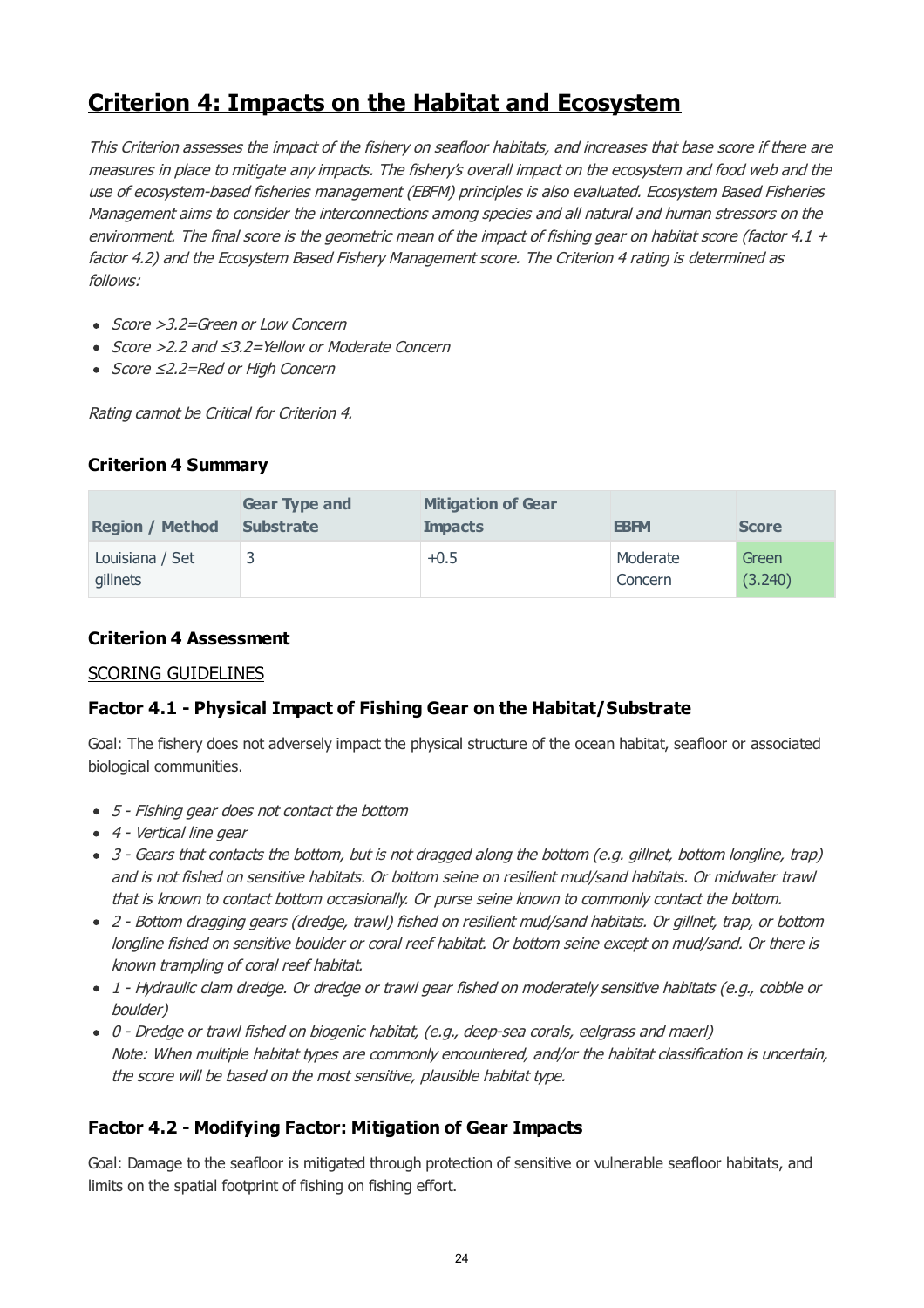- <span id="page-24-0"></span> $\cdot$  +1  $\rightarrow$  50% of the habitat is protected from fishing with the gear type. Or fishing intensity is very low/limited and for trawled fisheries, expansion of fishery's footprint is prohibited. Or gear is specifically modified to reduce damage to seafloor and modifications have been shown to be effective at reducing damage. Or there is an effective combination of 'moderate' mitigation measures.
- +0.5 —At least 20% of all representative habitats are protected from fishing with the gear type and for trawl fisheries, expansion of the fishery's footprint is prohibited. Or gear modification measures or other measures are in place to limit fishing effort, fishing intensity, and spatial footprint of damage caused from fishing that are expected to be effective.
- 0 No effective measures are in place to limit gear impacts on habitats or not applicable because gear used is benign and received a score of 5 in factor 4.1

# **Factor 4.3 - Ecosystem-Based Fisheries Management**

Goal: All stocks are maintained at levels that allow them to fulfill their ecological role and to maintain a functioning ecosystem and food web. Fishing activities should not seriously reduce ecosystem services provided by any retained species or result in harmful changes such as trophic cascades, phase shifts or reduction of genetic diversity. Even non-native species should be considered with respect to ecosystem impacts. If a fishery is managed in order to eradicate a non-native, the potential impacts of that strategy on native species in the ecosystem should be considered and rated below.

- $5$  Policies that have been shown to be effective are in place to protect species' ecological roles and ecosystem functioning (e.g. catch limits that ensure species' abundance is maintained at sufficient levels to provide food to predators) and effective spatial management is used to protect spawning and foraging areas, and prevent localized depletion. Or it has been scientifically demonstrated that fishing practices do not have negative ecological effects.
- 4 Policies are in place to protect species' ecological roles and ecosystem functioning but have not proven to be effective and at least some spatial management is used.
- 3 Policies are not in place to protect species' ecological roles and ecosystem functioning but detrimental food web impacts are not likely or policies in place may not be sufficient to protect species' ecological roles and ecosystem functioning.
- 2 Policies are not in place to protect species' ecological roles and ecosystem functioning and the likelihood of detrimental food impacts are likely (e.g. trophic cascades, alternate stable states, etc.), but conclusive scientific evidence is not available for this fishery.
- $1$  Scientifically demonstrated trophic cascades, alternate stable states or other detrimental food web impact are resulting from this fishery.

# **Factor 4.1 - Physical Impact of Fishing Gear on the Habitat/Substrate**

### LOUISIANA, SET GILLNETS

**3**

Bowfin are rarely detected in less vegetated areas and show a strong preference to shallow water with high percent coverage of submerged aquatic vegetation (Midwood et al. 2017). Because bowfin inhabit shallow water, gillnets are likely to contact bottom habitat. It is assumed that gillnets targeting bowfin are set over vegetated areas; this assumption is supported by anecdotal evidence (D. Wilson, personal communication 2018). Using the Seafood Watch matrix for sensitivity and recovery of bottom habitats to gear impacts, we award a score of 3 for the bowfin gillnet fishery because, although it is assumed to occur in biogenic habitats, those habitats are highly productive backwater areas where submersed vegetation is capable of recovering from disturbance and many species are capable of spreading from broken fragments (H. Blanchet, personal communication 2019).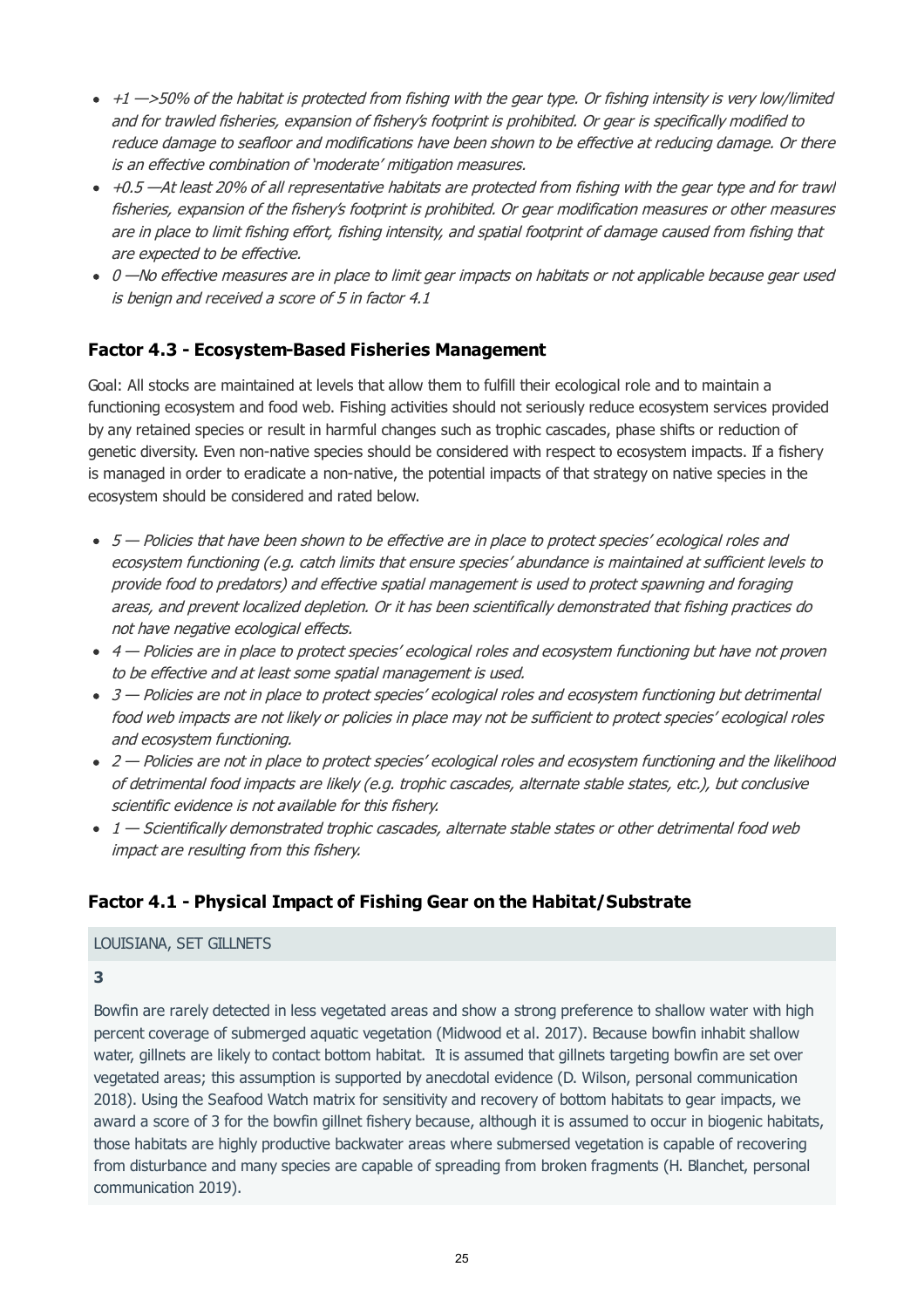# **Factor 4.2 - Modifying Factor: Mitigation of Gear Impacts**

#### LOUISIANA, SET GILLNETS

#### **+0.5**

In Louisiana, gillnets, seines, hoop nets, and trammel nets are entirely banned from numerous lakes, reservoirs, and portions of rivers, and restricted seasonally in others (described fully in Criterion 3.1) (LDWF 2018). We are not able to quantify the proportion of habitat that is protected from gillnets, but these measures are reasonably expected to be effective in mitigating the fishery's impact on bottom habitats and we award +0.5 mitigation credit.

# **Factor 4.3 - Ecosystem-Based Fisheries Management**

#### LOUISIANA, SET GILLNETS

#### **Moderate Concern**

Bowfin is a predator feeding mostly on other fish, including catfish and gizzard shad, crayfish, and grass shrimp, but may also include small rodents, snakes, frogs, turtles, leeches, and large insects in its diet (Becker 1983) (Davis 2006). Overall, it's considered a generalist species with "complex foraging ecology" (Nawrocki et al. 2016). Although it is a predator, bowfin is known to be prey to wood storks and alligators (Davis 2006). Bowfin may be an important factor in controlling smaller fish populations; however, research on this species is limited and the ecological role it plays is not fully understood (Davis 2006) (Midwood et al. 2018).

The Louisiana Department of Wildlife and Fisheries (LDWF) currently uses spatial management and winter fishing closures to protect bowfin during the primary part of the spawning season (February to early March in Louisiana) (Davis 2006); some areas are closed to fishing December through February (LDWF 2018). The minimum size limit likely protects bowfin from experiencing growth overfishing and possibly limits recruitment overfishing (Koch et al. 2009). Bowfin is a top predator; detrimental food web impacts may be possible, but some policies are in place that may protect ecosystem functioning. We award a score of "moderate" concern.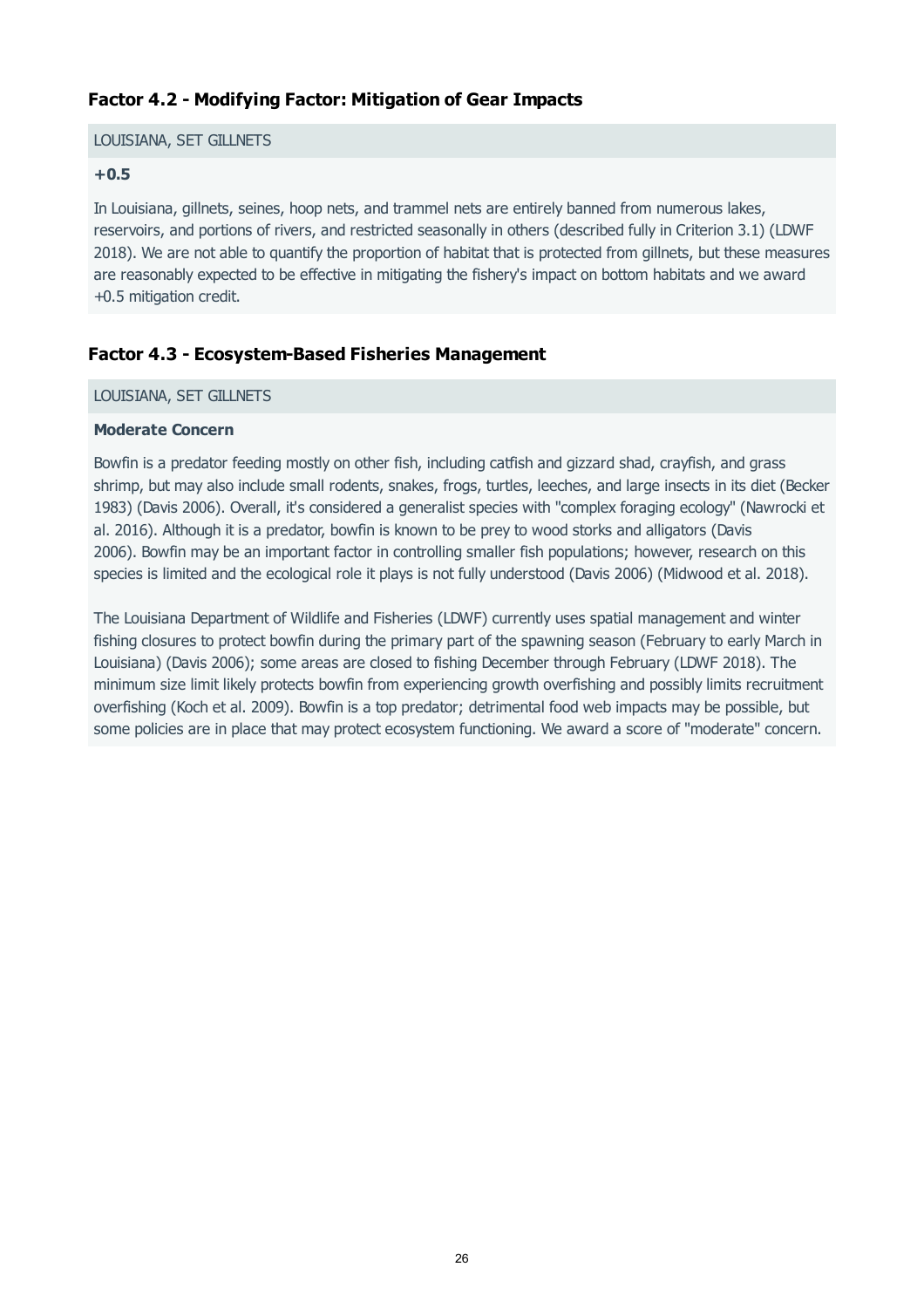# **Acknowledgements**

Scientific review does not constitute an endorsement of The Safina Center or Seafood Watch® program, or its seafood recommendations, on the part of the reviewing scientists. The Safina Center and Seafood Watch® are solely responsible for the conclusions reached in this report.

The Safina Center and Seafood Watch would like to thank the consulting researcher and author of this report, Tiffany Norton, as well as LDWF staff and one anonymous reviewer for graciously reviewing this report for scientific accuracy.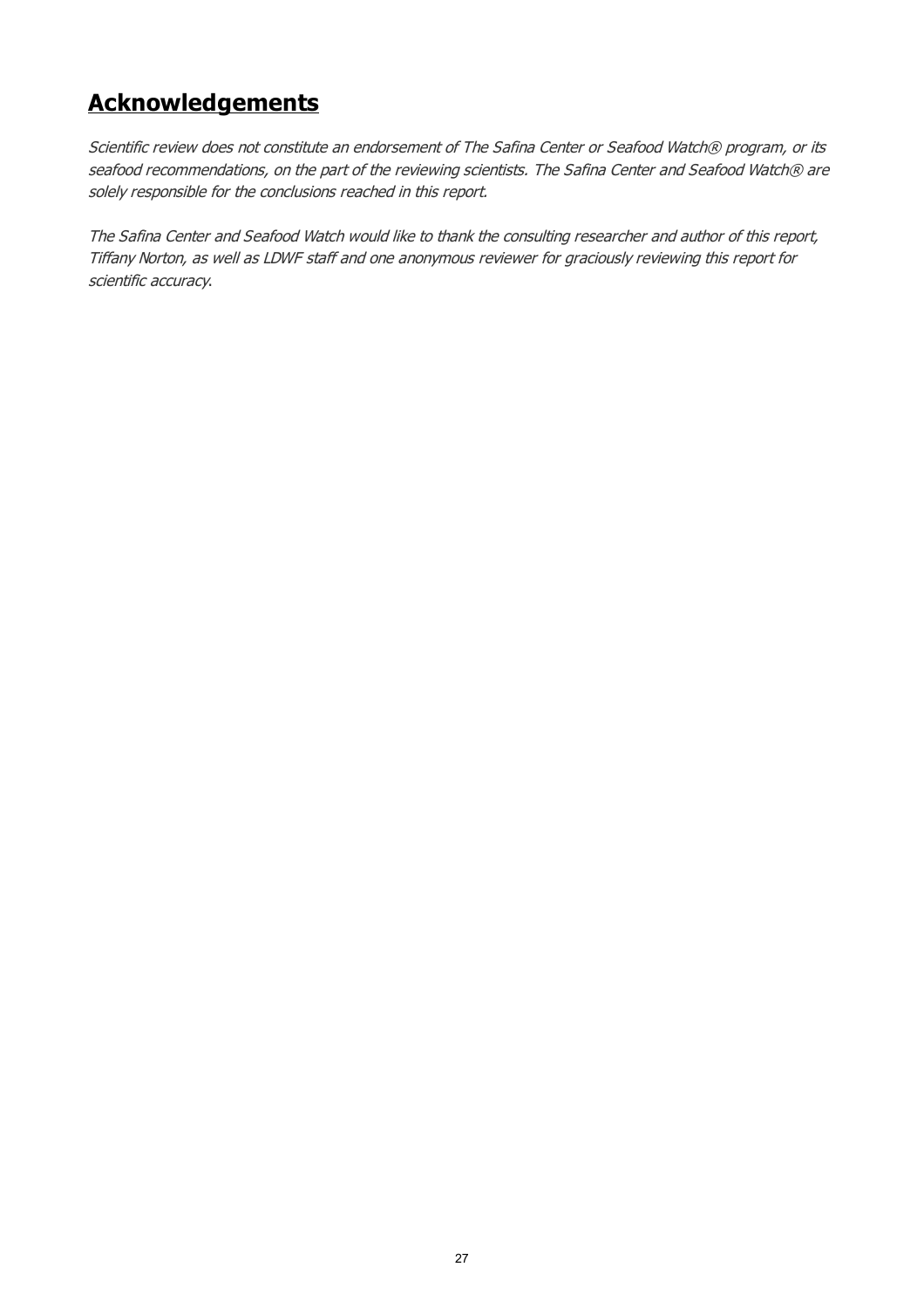# <span id="page-27-0"></span>**References**

Becker, G.C. 1983. Fishes of Wisconsin. The University of Wisconsin Press. Madison, Wisconsin.

Chuenpagdee, R., Morgan, L. E., Maxwell, S. M., Norse, E. A., Pauly, D. 2003. Shifting gears: assessing collateral impacts of fishing methods in US waters. Frontiers in Ecology and the Environment, 1(10), 517- 524

Davidson, R.B., M.R. Walker, G.A. Tilyou, and C.G. Lutz. 1991. Potential caviar fishery impacts on Louisiana bowfin populations. Proceedings of the Annual Conference of the Southeastern Association of Fish and Wildlife Agencies. 45: 385-391.

Davis, J.G. 2006. Reproductive biology, life history and population structure of a bowfin (Amia calva) population in southeastern Louisiana. Master's Thesis. Nicholls State University, Thibodaux, Louisiana.

Froese, R., Pauly, D. Editors. 2018. FishBase. World Wide Web electronic publication. www.fishbase.org.

Fuller, P., and M. Neilson, 2019, Ictalurus furcatus (Valenciennes in Cuvier and Valenciennes, 1840): U.S. Geological Survey, Nonindigenous Aquatic Species Database, Gainesville, FL, https://nas.er.usgs.gov/gueries/FactSheet.aspx?speciesID=740, Revision Date: 11/16/2018, Peer Review Date: 4/1/2016.

GSMFC - Gulf States Marine Fisheries Commission. 2015. Management Profile for the Gulf and Southern Flounder Fishery in the Gulf of Mexico. VanderKooy, S.J. (Ed.). Pub No. 247.

Holcomb, S.R., A.A. Bass, C.S. Reid, M.A. Seymour, N.F. Lorenz, B.B. Gregory, S.M. Javed and K.F. Balkum. 2015. Louisiana Wildlife Action Plan. La. Dept. Wildl. & Fish., BatonRouge, La.

Kearney, M.S., Riter, J.C.A., Turner, R.E. 2011. Freshwater river diversions for marsh restoration in Louisiana: Twenty-six years of changing vegetative cover and marsh area. Geophysical Research Letters. Vol. 38.

Kelleher K. 2005. Discards in the World's Marine Fisheries: An Update. Food and Agricultural Organization. Fisheries Technical Paper no. 470.

Kesel, R.H. 1989. The role of the Mississippi River in wetland loss in southeastern Louisiana, U.S.A. Environmental Geology and Water Sciences. Vol. 13: 3. p. 183-193.

Koch, J. D., Quist, M. C., Hansen, K. A., Jones, G. A. 2009. Population dynamics and potential management of bowfin (Amia calva) in the upper Mississippi River. Journal of Applied Ichthyology. 25(5), 545–550.

LDWF. 2018. Louisiana Department of Wildlife and Fisheries. Commercial and For-Hire Fisheries Rules and Regulations.

LDWF. 2018a. Louisiana Department of Wildlife and Fisheries. How We Manage Fisheries. http://www.wlf.louisiana.gov/fishing/how-we-manage-fisheries

LDWF. 2018. Louisiana Department of Wildlife and Fisheries. Become an Agent. http://www.wlf.louisiana.gov/enforcement/becoming-agent

LDWF 2019. Gill Netting, Summary Statistics in the Lower Atchafalaya Floodway Jan 2009 - Dec 2018.

Midwood, J.D., Gutowsky, L.F.G., Hlevca, B., et al. 2017. Tracking bowfin with acoustic telemetry: Insight into the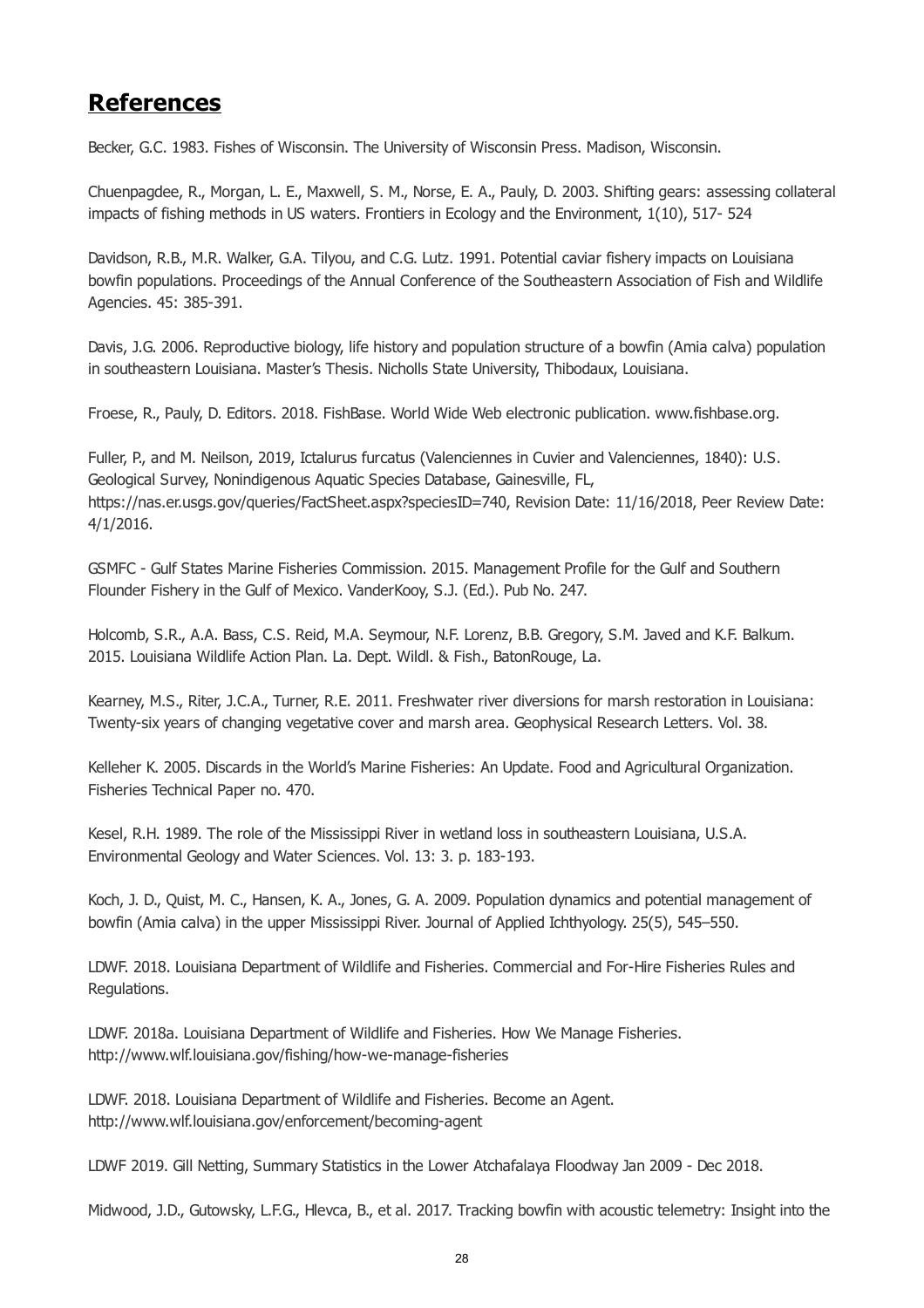<span id="page-28-0"></span>ecology of a living fossil. Ecology of Freshwater Fish. 2017; 27: 225–236. https://doi.org/10.1111/eff.12340.

NatureServe. 2013. Amia calva. The IUCN Red List of Threatened Species 2013: e.T201942A2730796.

NatureServe. 2013b. Ictalurus furcatus. The IUCN Red List of Threatened Species 2013: e.T202679A18229857. http://dx.doi.org/10.2305/IUCN.UK.2013-1.RLTS.T202679A18229857.en.

NatureServe. 2013c. Ictiobus niger. The IUCN Red List of Threatened Species 2013: e.T191242A18234404. http://dx.doi.org/10.2305/IUCN.UK.2013-1.RLTS.T191242A18234404.en

NatureServe. 2013d. Ictiobus cyprinellus. The IUCN Red List of Threatened Species 2013: e.T202127A18234087. http://dx.doi.org/10.2305/IUCN.UK.2013-1.RLTS.T202127A18234087.en

NatureServe. 2013e. Ictiobus bubalus. The IUCN Red List of Threatened Species 2013: e.T191239A18236812. http://dx.doi.org/10.2305/IUCN.UK.2013-1.RLTS.T191239A18236812.en

Nawrocki, B., Colborne, S.F., Yurkowski, D.J. and Fisk, A.T. 2016. Foraging ecology of Bowfin (Amia calva), in the Lake Huron–Erie Corridor of the Laurentian Great Lakes: Individual specialists in generalist populations. Journal of Great Lakes Research 42: 1452-1460.

NOAA Marine Debris Program. 2015 Report on the impacts of "ghost fishing" via derelict fishing gear. Silver Spring, MD. 25 pp.

NOAA. 2018. Commercial Fisheries Statistics - Annual Commercial Landing Statistics. Available at: https://www.st.nmfs.noaa.gov/commercial-fisheries/commercial-landings/annual-landings/index.

Personal Communication. 2018. Damon Morris. Strategic Program Manager. Louisiana Department of Wildlife and Fisheries. June 1, 2018.

Personal communication. 2018. Dean Wilson. Executive Director and Basinkeeper, Atchafalaya Basinkeeper. October 25, 2018.

Personal Communication. 2019. Harry Blanchet, Administrator Fisheries Management Division. Louisiana Department of Wildlife and Fisheries. January 24, 2019

Porter, N. J., Bonvechio, T. F., McCormick, J. L., Quist, M. C. 2014. Population dynamics of bowfin in a south Georgia reservoir: Latitudinal comparisons of population structure, growth, and mortality. Journal of the Southeastern Association of Fish and Wildlife Agencies, 1, 103–109.

Raby, G.D., Colotelo, A.H., Blouin-Demers, G., and Cooke, S.J. 2011. Freshwater commercial bycatch: an understated conservation problem. BioScience 61: 271-280.

Rosman, I. 1980. Fishing with bottom gillnets. FAO Training Series- Food and Agriculture Organization of the United Nations.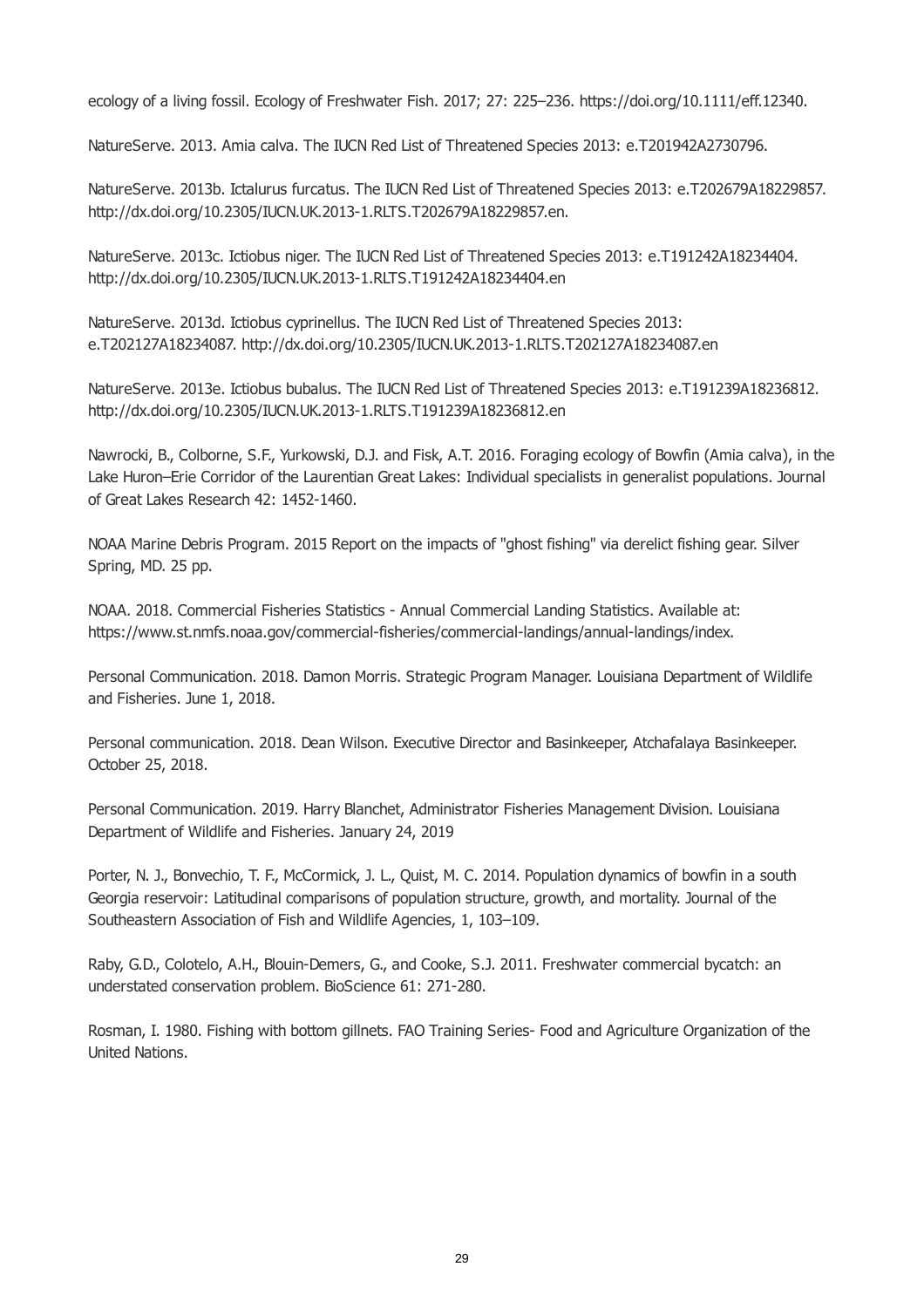# **Appendix A: Extra By Catch Species**

# BLUE CATFISH

# **Factor 2.1 - Abundance**

#### LOUISIANA, SET GILLNETS

#### **Moderate Concern**

Blue catfish (*Ictalurus furcatus*) has been assessed by the International Union for Conservation of Nature (IUCN) as a species of "Least Concern" (NatureServe 2013b). It is native to the Mississippi, Missouri, and Ohio River basins, and has been introduced to other parts of the US where it is considered a nuisance (Fuller and Neilson 2019). However, the bowfin fishery occurs within the native range of blue catfish, so abundance is not scored according to the Seafood Watch invasive species criteria. There is no quantitative stock assessment for this species and a score of "moderate" concern is awarded based on the IUCN rating.

# **Factor 2.2 - Fishing Mortality**

#### LOUISIANA, SET GILLNETS

#### **Low Concern**

The commercial blue catfish fishery in Louisiana is the leading producer of catfish in the country; fyke and hoop nets are the primary gear for this fishery (NOAA 2018). Landings in Louisiana have averaged 1,463 MT over the last 10 years (2008 to 2017) and have been stable over this time (Figure 6). On average, gillnets are responsible for just 2% of commercial landings (Figure 7) (NOAA 2018). Blue catfish are part of a targeted fishery and are retained in the bowfin gillnet fishery. The bowfin fishery is not a substantial contributor to fishing mortality because the fishery accounts for 2% (at most) of blue catfish landings. Therefore, a score of "low" concern is awarded.



#### **Justification:**